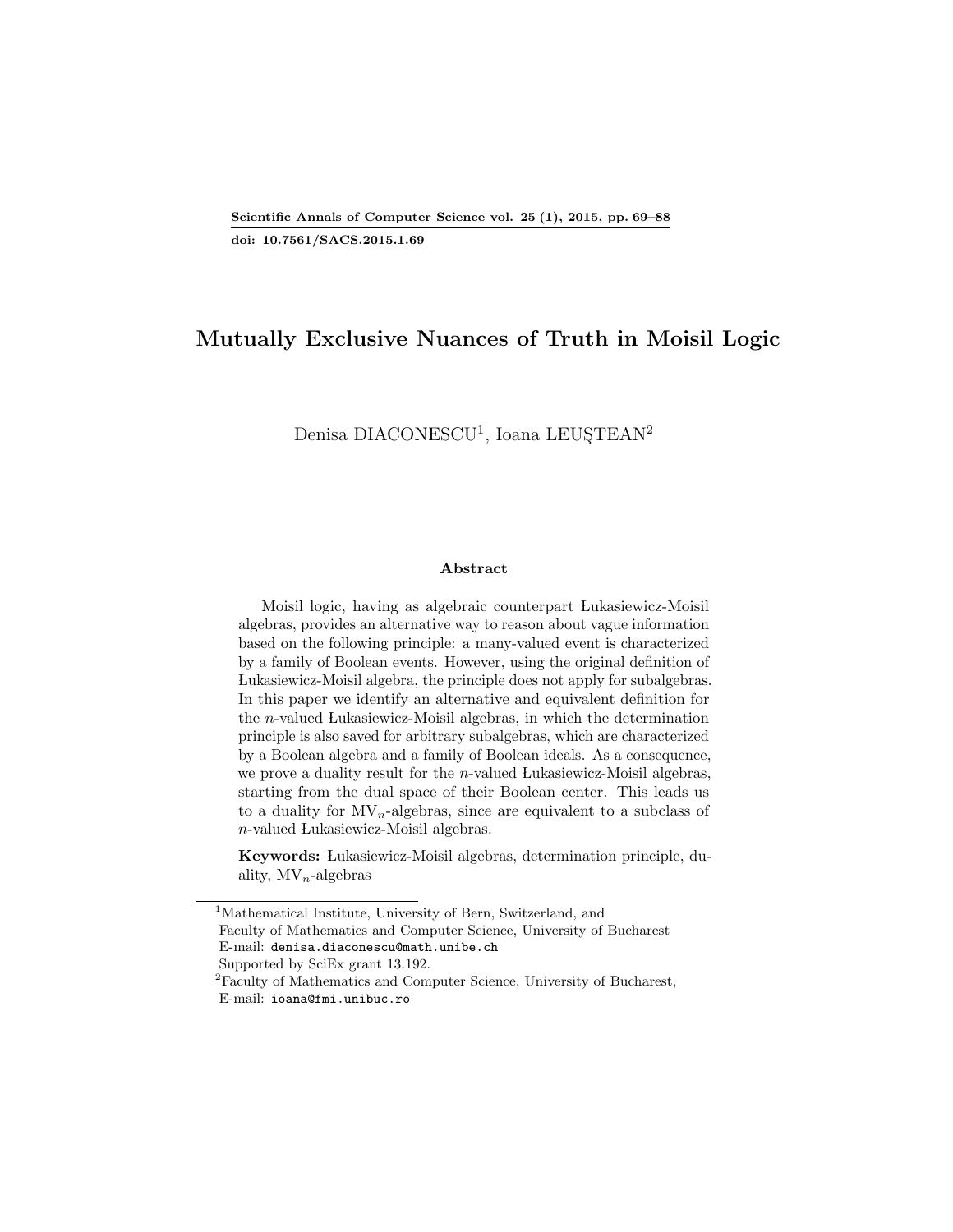## Introduction

The first systems of many-valued logic are the 3-valued and the n-valued Lukasiewicz logic introduced by J. Lukasiewicz in the 1920's, while the infinite valued Lukasiewicz logic was defined by J. Lukasiewicz and A. Tarski in 1930 [\[13,](#page-19-2) [14\]](#page-19-3). The investigation of the corresponding algebraic structures was a natural problem. The first who studied such an algebrization was Gr. C. Moisil who in 1941 introduced 3 and 4-valued Lukasiewicz algebras [\[15\]](#page-19-4), and generalized later to the *n*-valued case [\[16\]](#page-19-5) and the infinite case [\[17\]](#page-19-6). On the other hand, in 1958, C. C. Chang defined MV-algebras [\[2\]](#page-18-0) as algebraic structures for Lukasiewicz logic. As an example of A. Rose showed in 1965 that for  $n \geq 5$  the Lukasiewicz implication cannot be defined in an *n*-valued Lukasiewicz algebra, the structures introduced by Moisil are not appropriate algebraic counterpart for Lukasiewicz logic. In consequence, we are dealing with two different logical systems with different flavour: Lukasiewicz logic, from one side, having MV-algebras as algebraic counterpart, and Moisil logic, from another side, having Lukasiewicz algebras as corresponding algebras. Nowadays, we call Lukasiewicz algebras by Lukasiewicz-Moisil algebras and the standard monograph on these structures is [\[1\]](#page-18-1).

The proper subclass of Lukasiewicz-Moisil algebras that correspond to n-valued Lukasiewicz logic, i.e. proper Lukasiewicz-Moisil algebras are characterized in [\[4\]](#page-18-2). Since  $MV_n$ -algebras [\[8\]](#page-18-3) are the algebraic correspondent of the finite valued Lukasiewicz logic, proper Lukasiewicz-Moisil algebras and  $MV_n$ -algebras are categorical equivalent. The complex connections between Lukasiewicz-Moisil algebras and MV-algebras are deeply investigated in [\[9,](#page-18-4) [10,](#page-19-7) [11\]](#page-19-8).

The main idea behind Moisil logic is that of *nuancing*: to a many-valued object we associate some Boolean objects, its Boolean nuances. We do not define an many-valued object by its Boolean nuances, but we characterize it through the nuances, we investigate its properties by reducing them to the study of some Boolean ones. Moisil logic is therefore derived from the classical logic by the idea of nuancing, mathematically expressed by a categorical adjunction. This is a general idea, that can be applied to any logical system, as pointed out in [\[7\]](#page-18-5).

Moisil's determination principle plays a central role in the study of Lukasiewicz-Moisil algebras and Moisil logic. At algebraic level it gives an efficient method for obtaining important results, lifting properties of Boolean algebras to the level of Lukasiewicz-Moisil algebras (see Moisil's representation theorem, for example), while at logical level it gives an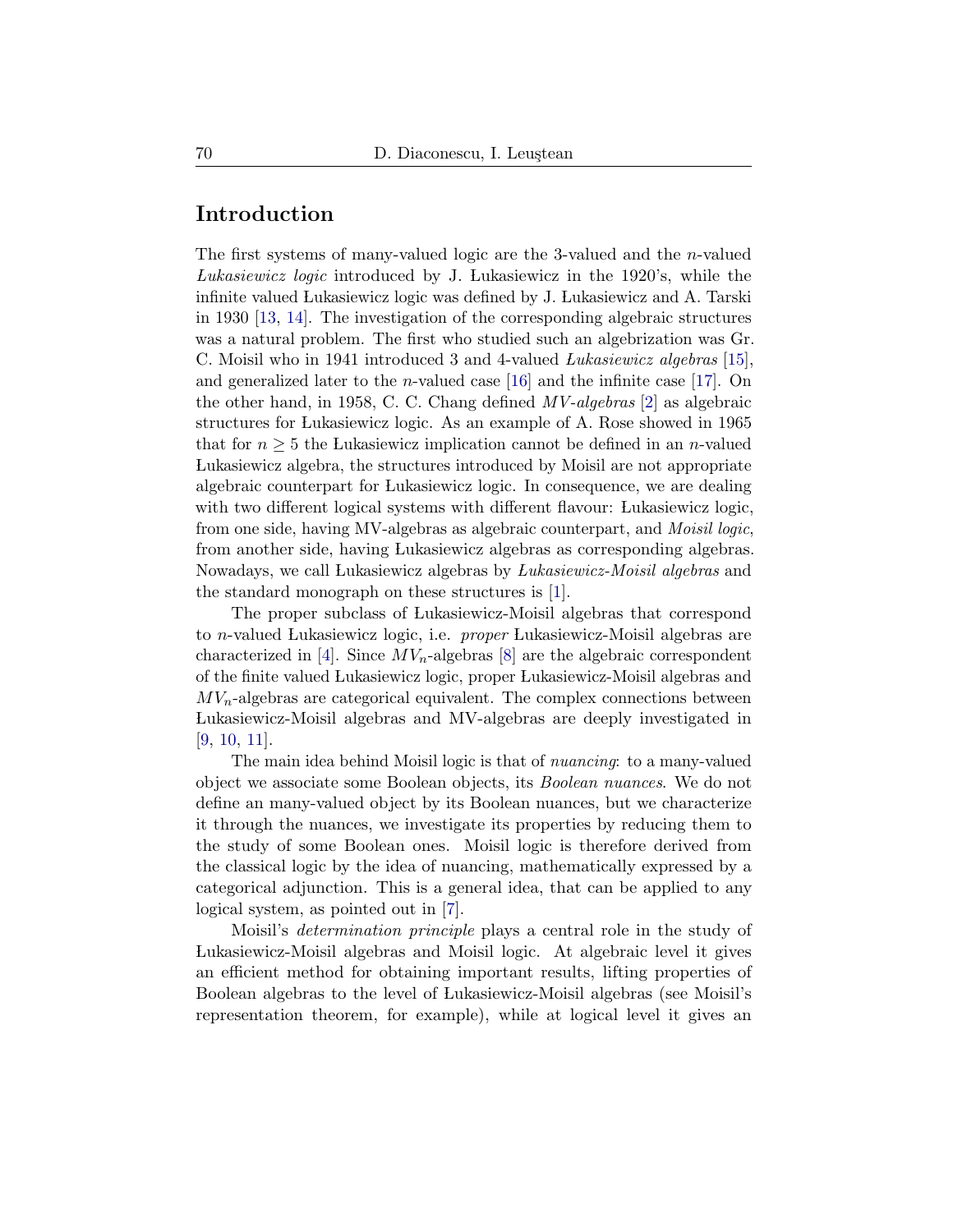alternative way to reason about non-crisp objects, by evaluating some crisp ones.

The determination principle from the initial definition of Lukasiewicz-Moisil algebras does not hold in general for subalgebras. The initial definition for Lukasiewicz-Moisil algebras is given in terms of some lattice endomorphisms, called the *Chrysippian endomorphisms* by Moisil, i.e. the  $\varphi$ 's. Using another family of unary operations, i.e. the J's introduced in [\[4\]](#page-18-2), the determination principle for subalgebras can be proved [\[12\]](#page-19-9), leading to the idea that the Boolean nuances of a subalgebra are Boolean ideals. Moreover, the alternative nuances J's are *mutually exclusive*, or simply *disjoint*.

In this paper we introduce an equivalent definition for Lukasiewicz-Moisil algebras using the J's and we further investigate the properties of these operations. We obtain a categorical equivalence that allow us to represent any Lukasiewicz-Moisil algebra as a Boolean algebra and a finite family of Boolean ideals. As a consequence, we develop a duality for Lukasiewicz-Moisil algebras starting from Boolean spaces and adding a family of open sets. As a corollary, we obtain a duality for  $MV_n$ -algebras.

The paper is organized as follows. In Section [1](#page-2-0) we recall the basic definitions and properties on Lukasiewicz-Moisil algebras. In particular in [1.1](#page-5-0) we present the adjunction between Lukasiewicz-Moisil algebras and Boolean algebra, the fundamental idea behind Moisil logic, while in [1.2](#page-6-0) we recall the Stone-type duality for Lukasiewicz-Moisil algebras [\[3\]](#page-18-6), which is developed starting from the dual space of a bounded distributive lattice. In Section [2](#page-7-0) we introduce an alternative definition for Lukasiewicz-Moisil algebras using the J's. In Subsection [2.2](#page-11-0) we prove the fundamental logic adjunction theorem via the J's, while in Subsection [2.3](#page-12-0) we prove a categorical equivalence for Lukasiewicz-Moisil algebras. Sections [3](#page-13-0) and [4](#page-15-0) are devoted for Stone-type dualities for Lukasiewicz-Moisil algebras and MV-algebras, respectively, starting from the simple dual space of Boolean algebras.

# <span id="page-2-0"></span>1 Lukasiewicz-Moisil Algebras

<span id="page-2-1"></span>We refer to [\[1\]](#page-18-1) for all unexplained notions on the theory of Lukasiewicz-Moisil algebras. In the sequel  $n$  is a natural number and we use the notation  $[n] := \{1, \ldots, n\}.$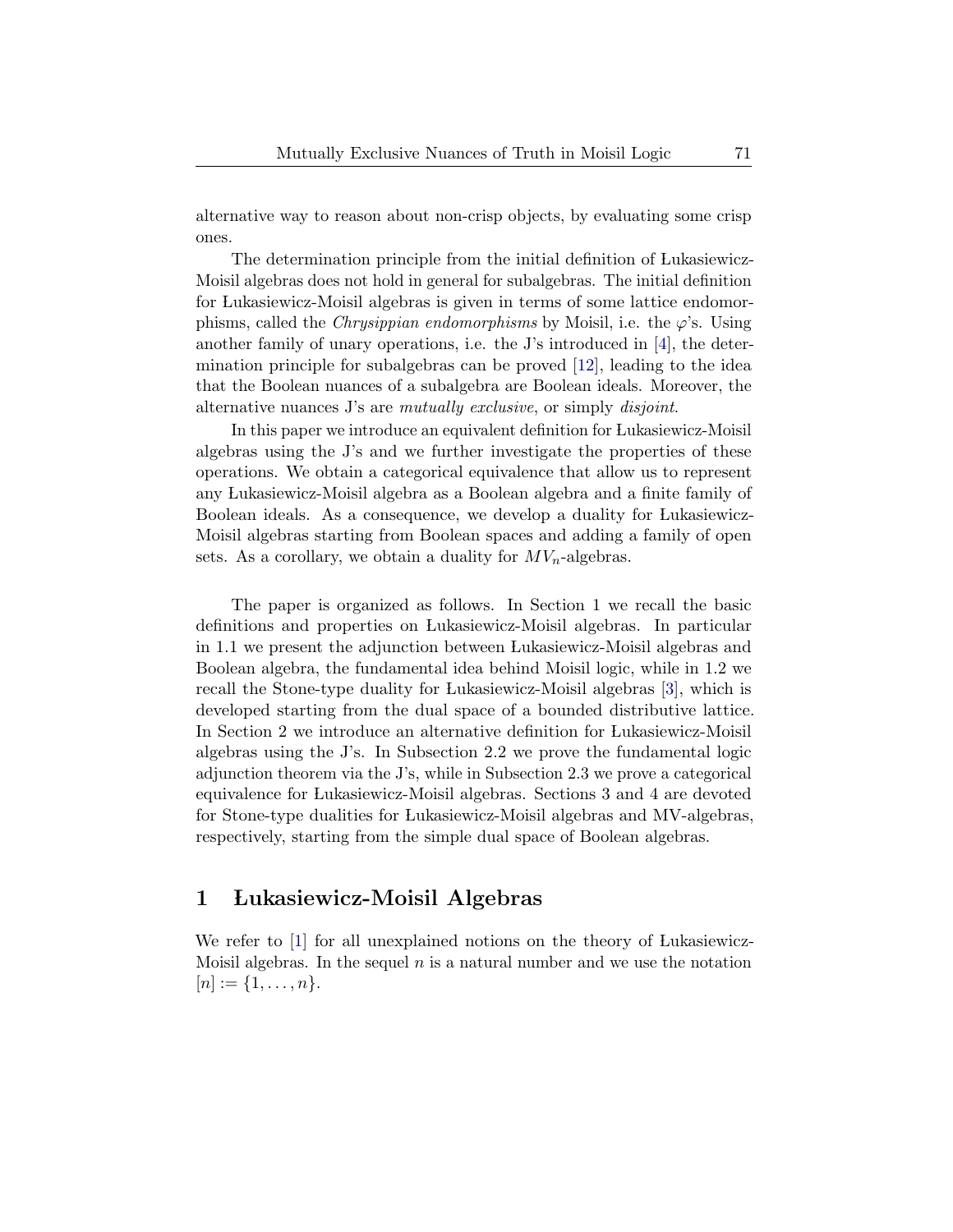**Definition 1** A Lukasiewicz-Moisil algebra of order  $n + 1$  (LM<sub>n+1</sub>-algebra, for short) is a structure of the form

$$
(L, \vee, \wedge, ^*, \varphi_1, \ldots, \varphi_n, 0, 1)
$$

such that  $(L, \vee, \wedge,^*, 0, 1)$  is a De Morgan algebra, i.e. a bounded distributive lattice with a decreasing involution <sup>∗</sup> satisfying the De Morgan property, and  $\varphi_1,\ldots,\varphi_n{}^3$  $\varphi_1,\ldots,\varphi_n{}^3$  are unary operations on L such that the following hold:

$$
(L1) \varphi_i(x \vee y) = \varphi_i(x) \vee \varphi_i(y),
$$
  
\n
$$
(L2) \varphi_i(x) \vee \varphi_i(x)^* = 1,
$$
  
\n
$$
(L3) \varphi_i \circ \varphi_j = \varphi_j,
$$
  
\n
$$
(L4) \varphi_i(x^*) = \varphi_{n+1-i}(x)^*,
$$
  
\n
$$
(L5) \text{ if } i \leq j \text{ then } \varphi_i(x) \leq \varphi_j(x),
$$
  
\n
$$
(L6) \text{ if } \varphi_i(x) = \varphi_i(y), \text{ for all } i \in [n], \text{ then } x = y,
$$

for any  $i, j \in [n]$  and  $x, y \in L$ .

Property (L6) is called the determination principle and the system  $(L1)-(L6)$  is equivalent to  $(L1)-(L5)$ ,  $(L7)$  and  $(L8)$ , where

$$
(L7) \ x \le \varphi_n(x),
$$
  

$$
(L8) \ x \wedge \varphi_i(x)^* \wedge \varphi_{i+1}(y) \le y, \text{ for any } i \in [n-1].
$$

Therefore, the class of  $LM_{n+1}$ -algebras is equational.

**Example 1** ([\[16\]](#page-19-5)) The canonical  $LM_{n+1}$ -algebra is the structure

$$
(L_{n+1}, \vee, \wedge, *, \varphi_1, \ldots, \varphi_n, 0, 1),
$$

where  $L_{n+1} := \{0, \frac{1}{n}\}$  $\frac{1}{n}, \ldots, \frac{n-1}{n}$  $\frac{-1}{n}, 1$ , the lattice order is the natural one,

$$
\frac{j}{n}^* := \frac{n-j}{n} \quad and \quad \varphi_i(\frac{j}{n}) := \begin{cases} 0, & \text{if } i+j < n+1, \\ 1, & \text{if } i+j \ge n+1 \end{cases}
$$

for any  $0 \leq j \leq n$  and  $i \in [n]$ .

<span id="page-3-0"></span> $\overline{3}$ These operations are called the *Chrysippian endomorphisms*.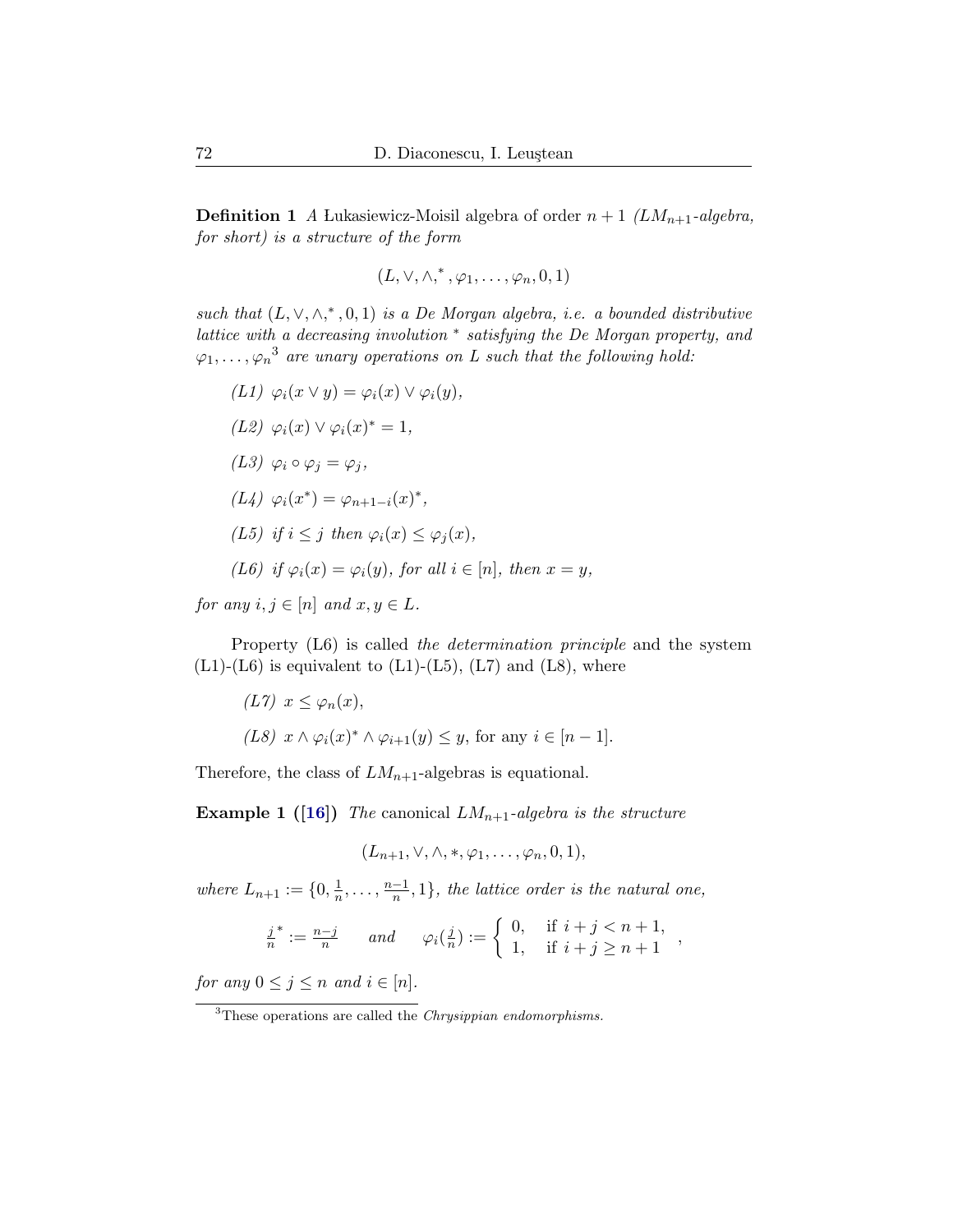

<span id="page-4-0"></span>Figure 1: The determination principle for  $LM_{n+1}$ -algebras.

The canonical  $LM_2$ -algebra has only one Chrysippian endomophism which, by the determination principle, is forced to be a bijection, making the canonical  $LM_2$ -algebra a Boolean algebra. Therefore the "overloaded" notation  $L_2$  for Boolean algebras and  $LM_2$ -algebra is consistent.

By *Moisil's representation theorem*, any  $LM_{n+1}$ -algebra is isomorphic to a subdirect product of  $LM_{n+1}$ -subalgebras of  $L_{n+1}$ .

**Lemma 1** ([\[16\]](#page-19-5)) In any  $LM_{n+1}$ -algebra L, the following hold, for any  $x, y \in L$  and any  $i, j \in [n]$ :

(1)  $\varphi_i(x \wedge y) = \varphi_i(x) \wedge \varphi_i(y),$  <br> (4)  $x \leq y$  iff  $\varphi_i(x) \leq \varphi_j(x),$ (2)  $\varphi_i(x) \wedge \varphi_i(x)^* = 0,$  (5)  $\varphi_1(x) \le x \le \varphi_n(x).$ (3)  $\varphi_i(\varphi_j(x)^*) = \varphi_j(x)^*,$ 

For each  $LM_{n+1}$ -algebra L, we define its *Boolean center*  $C(L)$  as the set of all complemented elements of L, i.e.  $C(L) = \{x \in L \mid x \vee x^* = 1\}.$ We can easily see that, for each  $x \in L$ , the following equivalences hold:

$$
x \in C(L) \quad \text{iff} \quad \text{there exists } i \in [n] \text{ such that } \varphi_i(x) = x,
$$
\n
$$
\text{iff} \quad \text{for all } i \in [n], \varphi_i(x) = x,
$$
\n
$$
\text{iff} \quad \text{there exist } i \in [n] \text{ and } y \in L \text{ such that } \varphi_i(y) = x.
$$

Note that the determination principle can be represented as in Figure [1.](#page-4-0)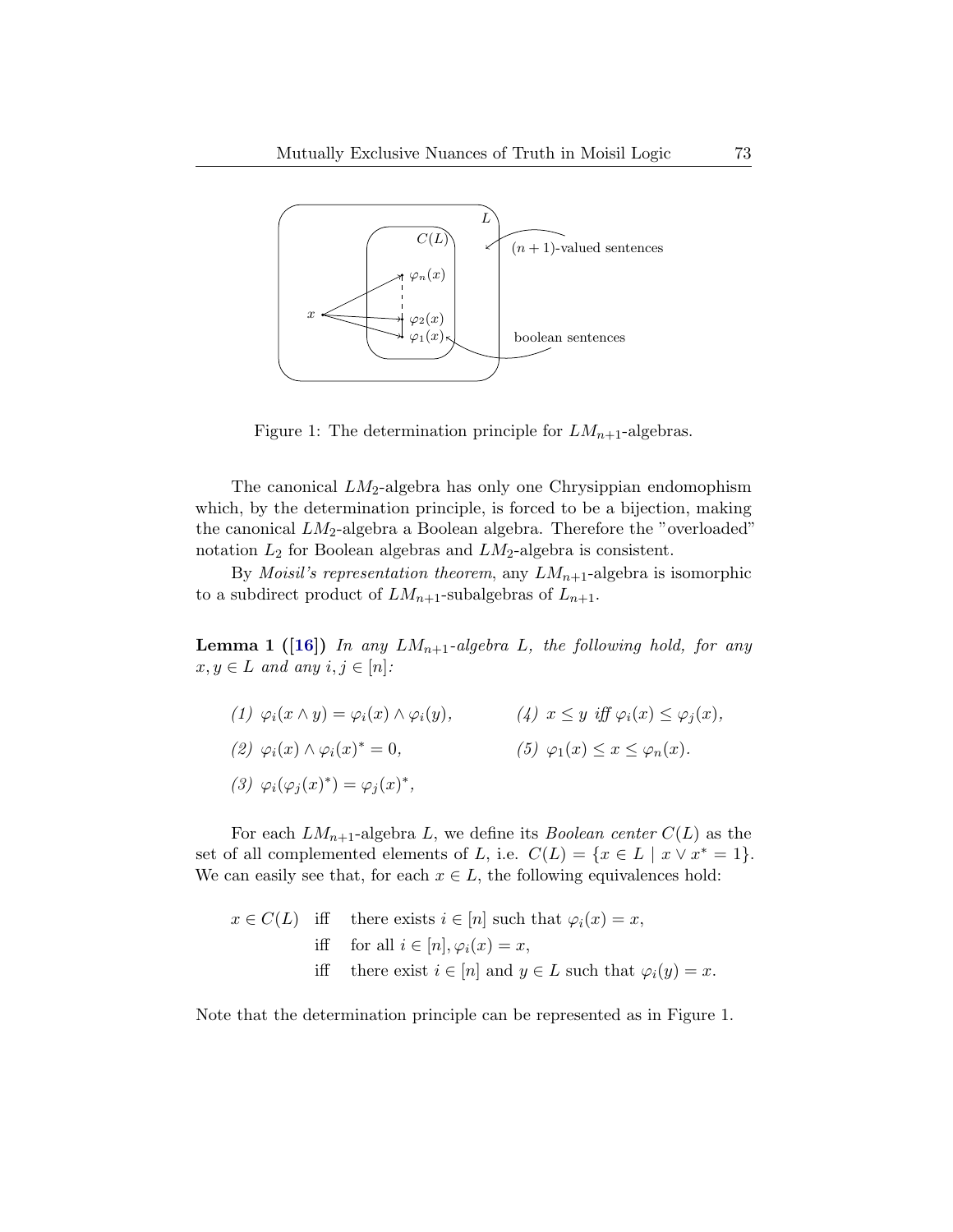#### <span id="page-5-0"></span>1.1 The Fundamental Logic Adjunction Theorem

The logic having as algebraic semantics  $LM_{n+1}$ -algebras is called nowadays Moisil logic. Moisil logic is derived from the classical logic by the idea of nuancing, mathematically expressed by a categorical adjunction, construction which is presented below.

Let  $(B, \vee, \wedge, ^-, 0, 1)$  be a Boolean algebra. Let us consider the set

$$
T(B) := \{ (x_1, \ldots, x_n) \mid x_1 \leq \ldots \leq x_n \}.
$$

On the set  $T(B)$  we can define an  $LM_{n+1}$ -algebra structure as follows: the lattice operations, as well as 0 and 1, are defined componentwise, and for each  $(x_1, \ldots, x_n) \in T(B)$  and  $i \in [n]$ , we consider

$$
(x_1,\ldots,x_n)^* := (\overline{x_n},\ldots,\overline{x_1})
$$
 and  $\varphi_i(x_1,\ldots,x_n) := (x_i,\ldots,x_i).$ 

Remark that the  $LM_{n+1}$ -algebras  $L_{n+1}$  and  $T(L_2)$  are isomorphic.

Let  $LM_{n+1}$  be the category of  $(n+1)$ -valued Lukasiewicz-Moisil algebras and BoolA be the category of Boolean algebras. Let

$$
C: LM_{n+1} \to \text{BoolA}
$$
 and  $T: \text{BoolA} \to LM_{n+1}$ 

be two functors defined as follows: for each  $LM_{n+1}$ -algebra,  $C(L)$  is the Boolean center of L, and for each  $LM_{n+1}$ -morphism  $f: L \to L', C(f)$ :  $C(L) \rightarrow C(L')$  is the restriction and co-restriction of f to  $C(L)$  and  $C(L')$ ; for each Boolean algebra B,  $T(B)$  is the above  $LM_{n+1}$ -algebra, and for each Boolean morphism  $g : B \to B', T(g) : T(B) \to T(B')$  is defined by applying g on each component of any  $u \in T(B)$ .

<span id="page-5-1"></span>Theorem 1 (The Fundamental Logic Adjunction Theorem[\[16\]](#page-19-5)) The above functors  $C$  and  $T$  satisfy the following:

- $(1)$  C is faithful and T is full and faithful,
- (2) C is a left adjoint of T, where the unit and the counit are given by

$$
\eta_L: L \to TC(L), \eta_L(x)(i) = \varphi_i(x), \text{ for any } x \in L \text{ and any } i \in [n],
$$
  

$$
\epsilon_B: CT(B) \to B, \epsilon_B(u) = u(1), \text{ for all } u \in CT(B).
$$

(3)  $\eta_L$  is an  $LM_{n+1}$  embedding and  $\epsilon_B$  is a Boolean isomorphism.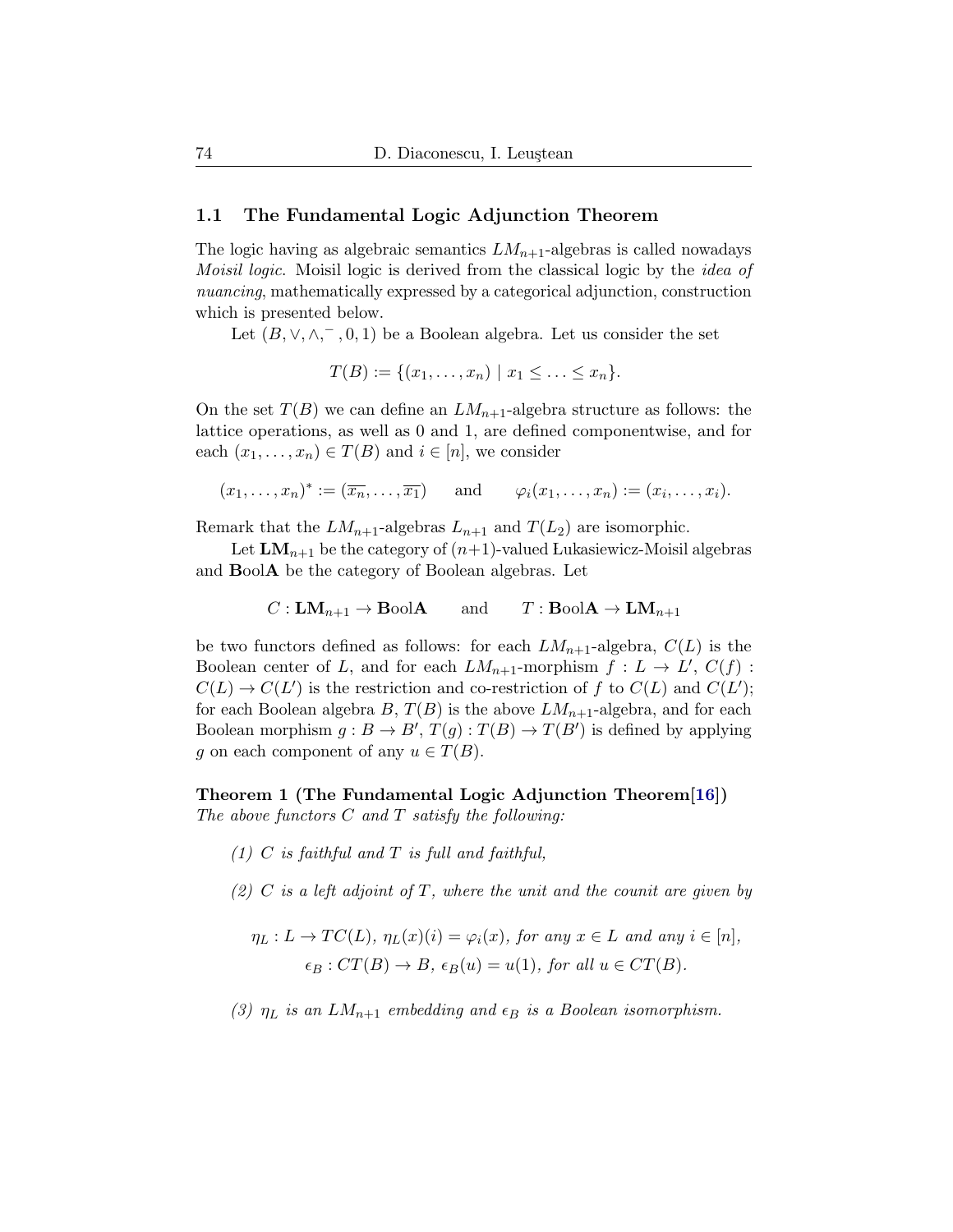#### <span id="page-6-0"></span>1.2 Stone Duality using the Chrysippian Endomorphisms

Two categories **C** and **D** are *dually equivalent* if there exists a pair of contravariant functors  $F: \mathbf{C} \to \mathbf{D}$  and  $G: \mathbf{D} \to \mathbf{C}$  such that both  $FG$  and GF are naturally isomorphic with the corresponding identity functors, i.e. for each object C in C and D in D there are isomorphisms  $\eta_C: GF(C) \to C$ and  $\kappa_D: FG(D) \to D$  such that



for each  $f: C_1 \to C_2$  in **C** and  $g: D_1 \to D_2$  in **D**.

A *Stone space* is a topological space X such that: (i) X is a compact  $T_0$ space,  $(ii)$  the set  $KX$  of compact open subsets of X is closed with respect to finite intersections and unions, and is a basis for the topology of  $X$ , and (iii) if  $C \subseteq KX$  is closed with respect to finite intersections and  $F \subseteq X$  is a closed set such that  $F \cap Y \neq \emptyset$ , for every  $Y \in \mathcal{C}$ , then  $F \cap \bigcap_{Y \in \mathcal{C}} Y \neq \emptyset$ . A map  $f: X \to Y$  between two Stone spaces X and Y is called *strongly continuous* if  $f^{-1}(A) \in KX$ , for every  $A \in KX$ . We denote by **BoolS** the category of Stone spaces and strongly continuous functions. The category of bounded distributive lattices is dually equivalent with the category BoolS.

A Stone space with involution is a couple  $(X, h)$  such that: (i) X is a Stone space, and (ii)  $h: X \to X$  is a function satisfying  $h^2 = id_X$  and  $X \setminus h(A) \in KX$ , for every  $A \in KX$ . We denote by  $\mathbf{St}(I)$  the category of Stone spaces with involution, where the morphisms between  $(X, g)$  and  $(X', g')$  are the arrows  $f : X \to X'$  in BoolS such that  $g' \circ f = f \circ g$ . The category of De Morgan algebras is dually equivalent with the category St(I).

An  $(n+1)$ -valued Lukasiewicz-Moisil space (an  $LM_{n+1}$ -space, for short) is a tuple  $(X, h, h_1, \ldots, h_n)$  such that

- i)  $(X, h)$  is a Stone space with involution,
- ii)  $\{h_i: X \to X\}_{i \in [n]}$  is a family of functions satisfying the conditions:
	- (1)  $h_i$  is strongly continuous,
	- (2)  $X \setminus h_i^{-1}(A) \in KX$ ,
	- (3)  $h_i \circ h_j = h_i$ ,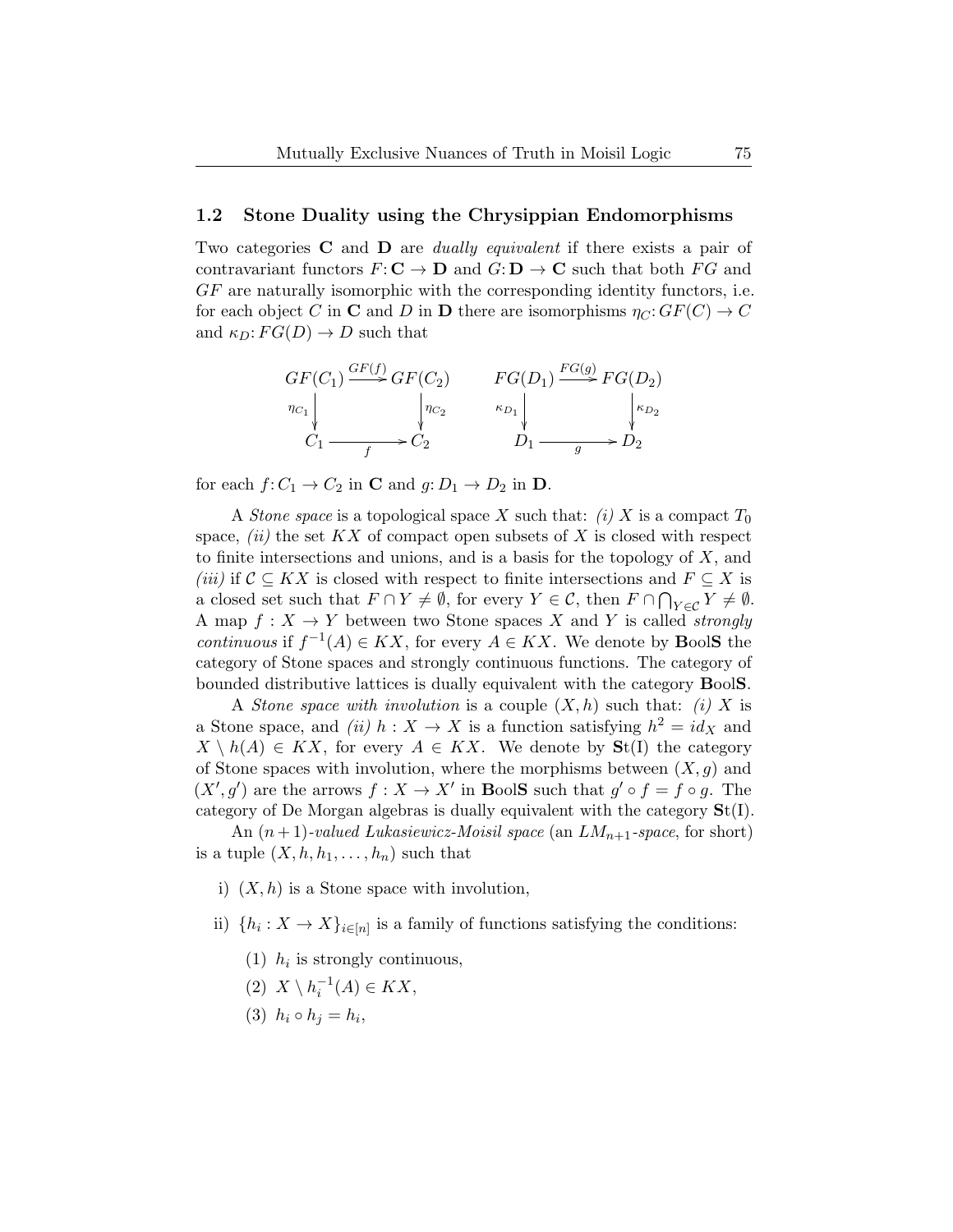- (4) if  $i \leq j$  then  $h_i^{-1}(A) \subseteq h_j^{-1}(A)$ ,
- (5) if  $h_i^{-1}(A) = h_i^{-1}(B)$ , for all  $i \in [n]$ , then  $A = B$ ,

for any  $i, j \in [n]$  and any  $A, B \in KX$ ,

iii)  $h \circ h_i = h_{n+1-i}$  and  $h_i \circ h = h_i$ , for any  $i \in [n]$ ,

A morphism between two  $LM_{n+1}$ -spaces  $(Xh, h_1, \ldots, h_n)$  and  $(X', h', h'_1, \ldots, h'_n)$ is an arrow  $f: (X,h) \to (X',h')$  in  $\mathbf{St}(I)$  such that  $f \circ g_i = g'_i \circ f$ , for any  $i \in [n]$ . We denote by  $\text{St}(LM_{n+1})$  the category of  $LM_{n+1}$ -spaces.

**Theorem 2** ([\[3\]](#page-18-6))  $LM_{n+1}$  and  $St(LM_{n+1})$  are dually equivalent.

### <span id="page-7-0"></span>2 Mutually Exclusive Nuances of Truth

Using the original definition of  $LM_{n+1}$ -algebras (Definition [1\)](#page-2-1), the determination principle holds just for ideals and not for arbitrary subalgebras. For example, if  $n \geq 4$  and  $K_{n+1} = \{0, \frac{1}{n}\}$  $\frac{1}{n}, \frac{n-1}{n}$  $\frac{-1}{n}$ , 1, then  $K_{n+1}$  and  $L_{n+1}$  are distinct  $LM_{n+1}$ -algebras such that  $\varphi_i(K_{n+1}) = \varphi_i(L_{n+1}) = \{0,1\}$  for all  $i \in [n]$ .

In this section we propose an alternative definition for  $LM_{n+1}$ -algebras which save the determination principle also for subalgebras.

#### 2.1 Alternative Definition

<span id="page-7-1"></span>**Definition 2** An  $LM_{n+1}$ -algebra is a structure of the form

$$
(L, \vee, \wedge, ^*, J_1, \ldots, J_n, 0, 1)
$$

such that  $(L, \vee, \wedge,^*, 0, 1)$  is a De Morgan algebra and  $J_1, \ldots, J_n$  are unary operations on L such that the following hold:

(J1)  $\bigvee_{k=n-i+1}^{n} J_k(x \vee y) = \bigvee_{k=n-i+1}^{n} (J_k(x) \vee J_k(y)),$ (*J2*)  $J_i(x) \vee J_i(x)^* = 1$ , (J3)  $J_k(J_i(x)) = 0$  and  $J_n(J_i(x)) = J_i(x)$ , (*J4*)  $J_k(x^*) = J_{n-k}(x)$  and  $J_n(x^*) = \bigwedge_{i=1}^n J_i(x)^*$ , (J5)  $J_l(x) \leq (J_1(x) \vee \ldots \vee J_{l-1}(x))^*$ ,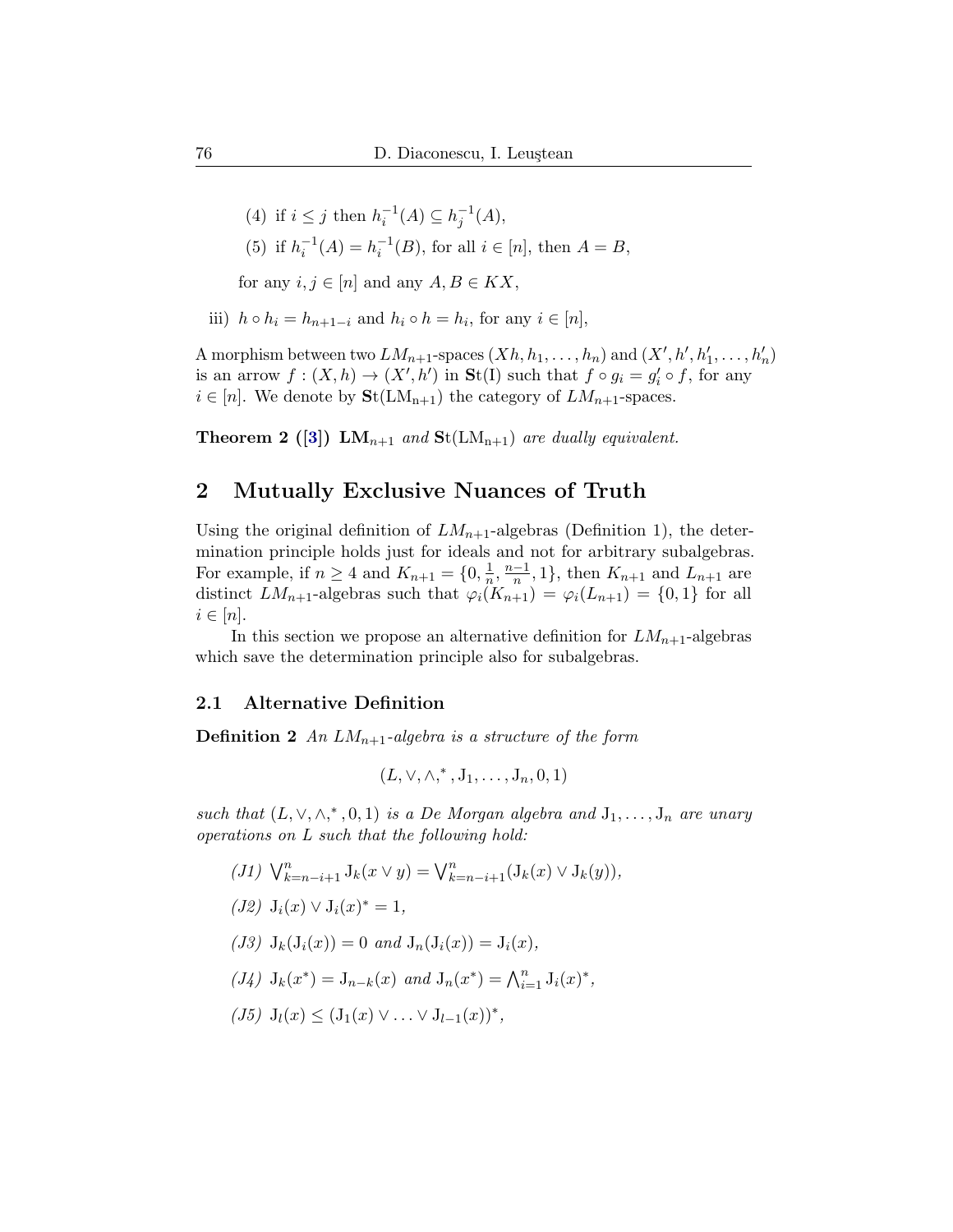(J6) if  $J_i(x) = J_i(y)$ , for all  $i \in [n]$ , then  $x = y$ ,

for any  $i, j \in [n], k \in [n-1], 1 < l \leq n$  and  $x, y \in L$ .

Note that for any  $i, j \in [n]$  such that  $i \neq j$ ,  $J_i(x)$  and  $J_j(x)$  are mutually exclusive (or disjoint, for short), i.e.  $J_i(x) \wedge J_j(x) = 0$ , for any  $x \in L$ . Indeed, assuming that  $i < j$  and using (J5) and (J2), we have

$$
J_i(x) \wedge J_j(x) = J_i(x) \wedge J_j(x) \wedge J_{j-1}(x)^* \wedge \ldots \wedge J_1(x)^* = 0.
$$

While any of the operations  $\varphi_i$  from Definition [1](#page-2-1) is a lattice endomophism and preserves arbitrary suprema and infima, whenever they exist, the operations  $J_1, \ldots, J_{n-1}$  are not lattice endomorphisms, as can be seen from condition (J1).

**Theorem 3** Definitions [1](#page-2-1) and [2](#page-7-1) for  $LM_{n+1}$ -algebras are equivalent.

**Proof:** Let  $(L, \vee, \wedge,^*, \varphi_1, \ldots, \varphi_n, 0, 1)$  be a structure as in Definition [1.](#page-2-1) As in [\[12\]](#page-19-9), we define the unary operations

<span id="page-8-0"></span>
$$
J_n(x) := \varphi_1(x) \text{ and } J_i(x) := \varphi_{n-i+1}(x) \wedge \varphi_{n-i}(x)^*, \text{ for } i \in [n-1], \qquad (1)
$$

for any  $x \in L$ . Conditions (J2), (J3) and (J6) are already proved in [\[12\]](#page-19-9). Notice that, for any  $i, k \in [n-1]$ , we have

$$
\begin{split}\n\bigvee_{j=i}^{k} J_{j}(x) &= \left[ \varphi_{n-i+1}(x) \wedge \varphi_{n-i}(x)^{*} \right] \vee \left[ \varphi_{n-i}(x) \wedge \varphi_{n-i-1}(x)^{*} \right] \vee \bigvee_{j=i+2}^{k} J_{j}(x) \\
&= \left[ \varphi_{n-i+1}(x) \wedge \varphi_{n-i-1}(x)^{*} \right] \vee \left[ \varphi_{n-i-1}(x) \wedge \varphi_{n-i-2}(x)^{*} \right] \vee \bigvee_{j=i+3}^{k} J_{j}(x) \\
&= \left[ \varphi_{n-i+1}(x) \wedge (\varphi_{n-i+1}(x) \vee \varphi_{n-i-2}(x)^{*}) \wedge \varphi_{n-i-2}(x)^{*} \right] \vee \bigvee_{j=i+3}^{k} J_{j}(x) \\
&= \left[ \varphi_{n-i+1}(x) \wedge \varphi_{n-i-2}(x)^{*} \right] \vee \bigvee_{j=i+3}^{k} J_{j}(x) = \dots \\
&= \varphi_{n-i+1}(x) \wedge \varphi_{n-k}(x)^{*}\n\end{split}
$$

Therefore, for any  $i, k \in [n-1]$ , we also have

$$
\bigwedge_{j=i}^k \mathrm{J}_j(x)^* = \varphi_{n-i+1}(x)^* \vee \varphi_{n-k}(x).
$$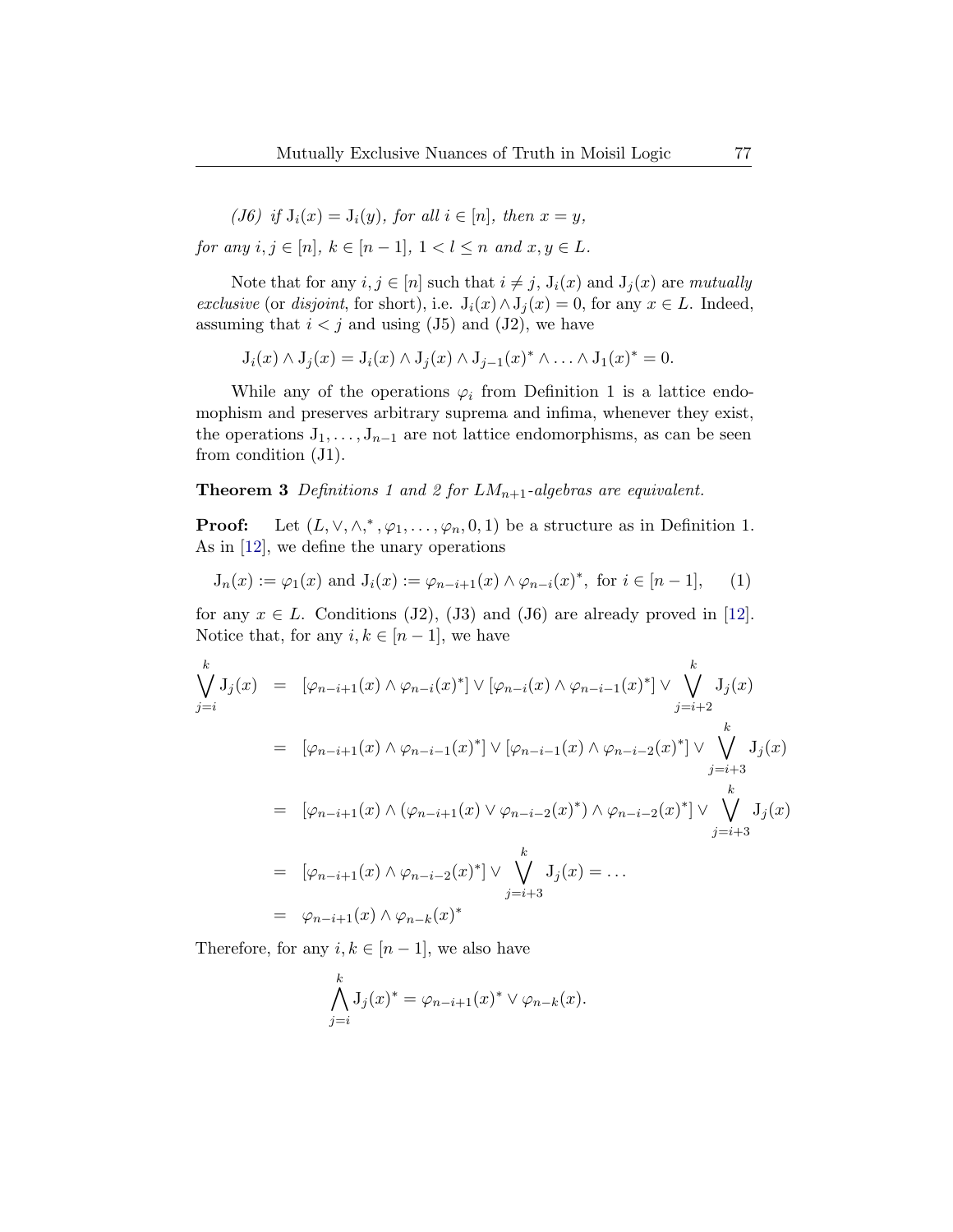Using the above equality, (J5) is obtained as follows, for any  $1 < l \leq n$ :

$$
J_{l}(x) \wedge \bigwedge_{j=1}^{l-1} J_{j}(x)^{*} = \varphi_{n-l+1}(x) \wedge \varphi_{n-l}(x)^{*} \wedge (\varphi_{n}(x)^{*} \vee \varphi_{n-l+1}(x))
$$
  
=  $\varphi_{n-l+1}(x) \wedge \varphi_{n-l}(x)^{*} = J_{l}(x)$ 

The first part of condition (J4) follows from [\[12\]](#page-19-9), while for the second part we have

$$
\bigwedge_{j=1}^{n} J_j(x)^* = \bigwedge_{j=1}^{n-1} J_j(x)^* \wedge J_n(x)^* = (\varphi_n(x)^* \vee \varphi_1(x)) \wedge \varphi_1(x)^*
$$

$$
= \varphi_n(x)^* \wedge \varphi_1(x)^* = \varphi_n(x)^* = \varphi_1(x^*) = J_n(x^*)
$$

Now let us show condition (J1) by induction over *i*. For  $i = 1$ , the conclusion follows from (L1). Assume that (J1) holds for i and let us prove it for  $i + 1$ . First notice that, for any  $2 \leq i \leq n$ , we have  $\varphi_i(x)^* \vee J_{n-i+1}(x) = \varphi_{i-1}(x)^*$ . We have the following chain of equalities:

$$
\bigvee_{k=n-(i+1)+1}^{n} J_{k}(x \vee y) = J_{n-i}(x \vee y) \vee \bigvee_{k=n-i+1}^{n} J_{k}(x \vee y)
$$
\n
$$
= [J_{n-i}(x) \wedge \varphi_{i}(y)^{*}] \vee [J_{n-i}(y) \wedge \varphi_{i}(x)^{*}] \vee \bigvee_{k=n-i+1}^{n} (J_{k}(x) \vee J_{k}(y))
$$
\n
$$
= [J_{n-i}(x) \wedge \varphi_{i}(y)^{*}] \vee [J_{n-i}(y) \wedge \varphi_{i}(x)^{*}] \vee [J_{n-i+1}(x) \vee J_{n-i+1}(y)] \vee
$$
\n
$$
\bigvee_{k=n-i+2}^{n} (J_{k}(x) \vee J_{k}(y))
$$
\n
$$
= [(J_{n-i}(x) \vee J_{n-i+1}(y)) \wedge \varphi_{i-1}(y)^{*}] \vee [(J_{n-i}(y) \vee J_{n-i+1}(x)) \wedge \varphi_{i-1}(x)^{*}] \vee
$$
\n
$$
\bigvee_{k=n-i+2}^{n} (J_{k}(x) \vee J_{k}(y))
$$
\n
$$
= [(J_{n-i}(x) \vee J_{n-i+1}(y) \vee \dots \vee J_{n-1}(y)) \wedge \varphi_{1}(y)^{*}] \vee
$$
\n
$$
[(J_{n-i}(y) \vee J_{n-i+1}(x) \vee \dots \vee J_{n-1}(x)) \wedge \varphi_{1}(x)^{*}] \vee J_{n}(x) \vee J_{n}(y)
$$
\n
$$
= [J_{n-i}(x) \vee \dots \vee J_{n}(x)] \vee [J_{n-i}(y) \vee \dots \vee J_{n}(y)]
$$
\n
$$
= \bigvee_{k=n-(i+1)+1}^{n} (J_{k}(x) \vee J_{k}(y)).
$$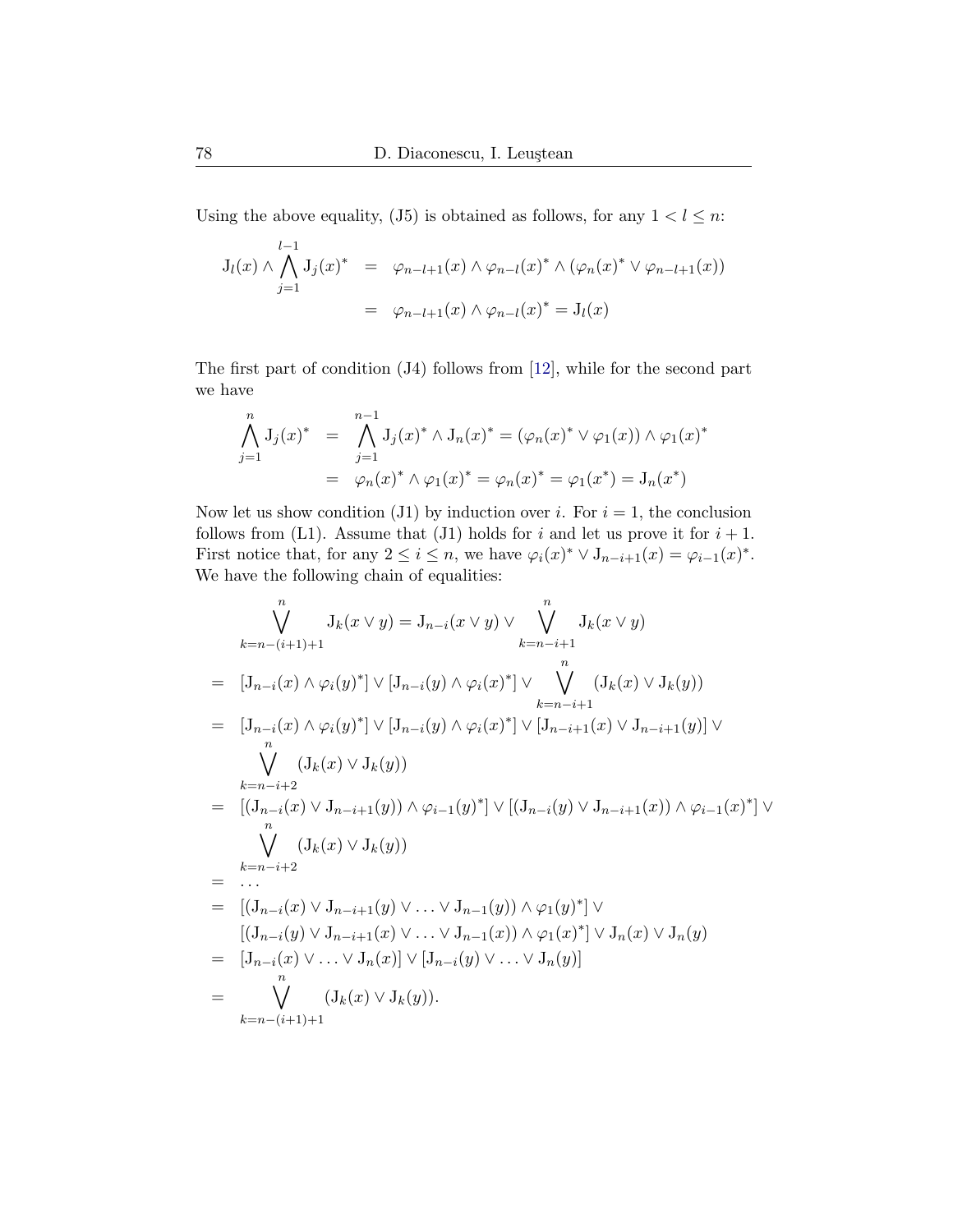Conversely, let  $(L, \vee, \wedge,^*, J_1, \ldots, J_n, 0, 1)$  be a structure as in Definition [2.](#page-7-1) Again as in [\[12\]](#page-19-9), we define

$$
\varphi_i(x) := \bigvee_{k=n-i+1}^n \mathcal{J}_k(x),\tag{2}
$$

for any  $i \in [n]$  and  $x \in L$ . Condition (L5) follows immediately from the definition of  $\varphi_i$ 's, (L1) follows directly from (J1), while (L6) follows from (J6) noticing that  $J_i(x) = \varphi_{n-i+1}(x) \wedge \varphi_{n-i}(x)^*$ , for any  $i \in [n-1]$ , and  $J_n(x) = \varphi_1(x)$ . Using (J2), condition (L2) is obtained as follows:

$$
\varphi_i(x) \vee \varphi_i(x)^* = \bigvee_{k=n-i+1}^n J_k(x) \vee \bigwedge_{j=n-i+1}^n J_j(x)^*
$$
  
= 
$$
\bigwedge_{j=n-i+1}^n (\bigvee_{k=n-i+1}^n J_k(x) \vee J_j(x)^*) = 1
$$

Since for any  $j \neq k$  and any  $x \in L$ ,  $J_j(x)$  and  $J_k(x)$  are disjoint, it follows that  $J_j(x) \vee J_k(x)^* = J_k(x)^*$ . Therefore, using (J2) and (J4), we get (L4):

$$
\varphi_i(x^*) = \bigvee_{k=n-i+1}^{n} J_k(x^*) = \bigvee_{k=n-i+1}^{n-1} J_k(x^*) \vee J_n(x^*)
$$
  
\n
$$
= \bigvee_{k=n-i+1}^{n-1} J_{n-k}(x) \vee J_n(x^*) = \bigvee_{j=1}^{i-1} J_j(x) \vee \bigwedge_{k=1}^{n} J_k(x)^*
$$
  
\n
$$
= \bigwedge_{k=1}^{n} (\bigvee_{j=1}^{i-1} J_j(x) \vee J_k(x)^*) = \bigwedge_{k=i}^{n} (\bigvee_{j=1}^{i-1} J_j(x) \vee J_k(x)^*)
$$
  
\n
$$
= \bigwedge_{k=1}^{n} J_k(x)^* = (\bigvee_{k=i}^{n} J_k(x))^* = \varphi_{n-i+1}(x)^*
$$

Finally, let us prove condition (L3) by induction over j. For  $j = 1$ , using (J3) we have

$$
\varphi_i(\varphi_1(x)) = \bigvee_{k=n-i+1}^n \mathrm{J}_k(\mathrm{J}_n(x)) = \mathrm{J}_n(x) = \varphi_1(x).
$$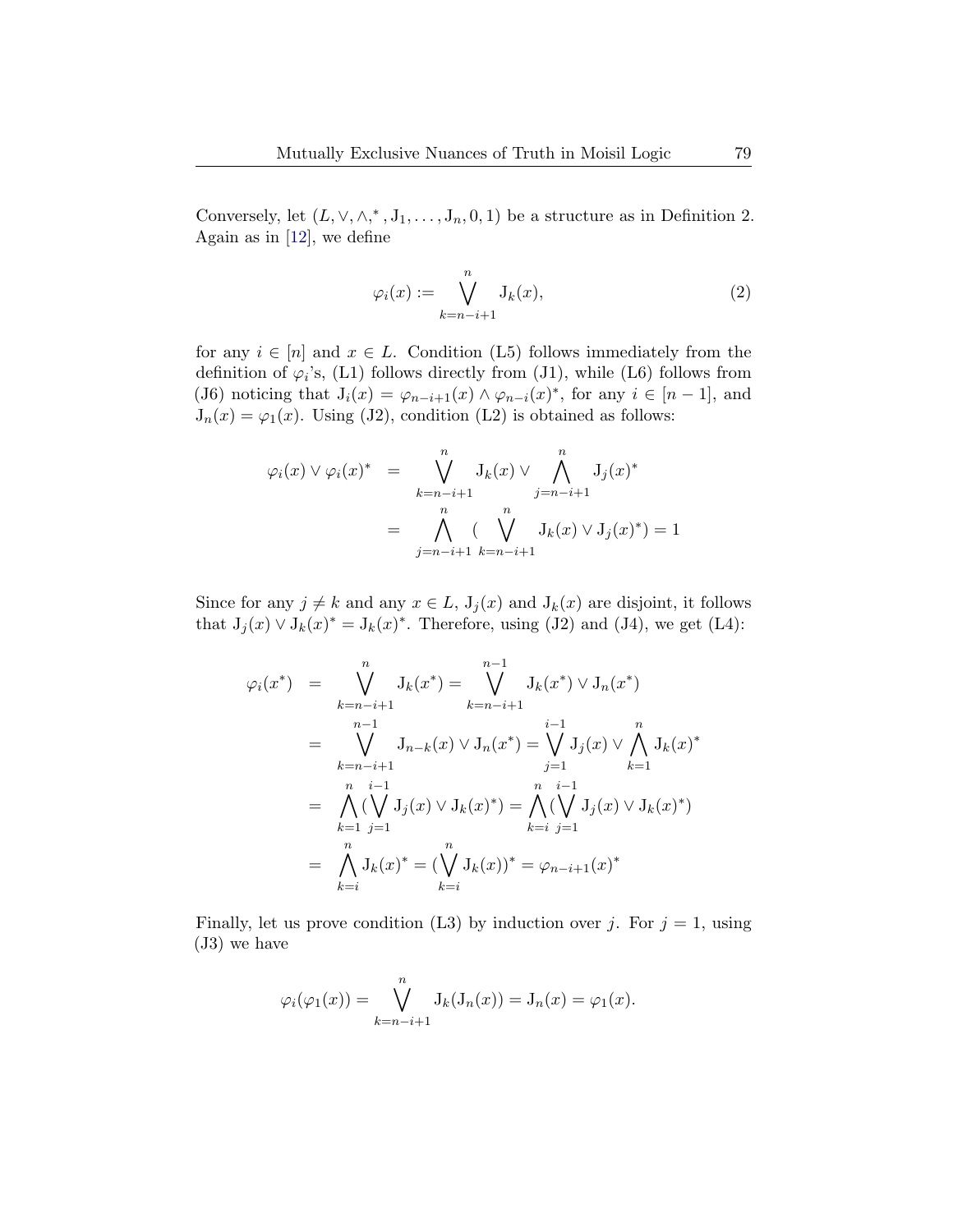Assume that (L3) holds for j and let us prove it for  $j + 1$ . Noticing that  $\varphi_{j+1}(x) = \varphi_j(x) \vee J_{n-j}(x)$  and using (J1) and (J3), we have

$$
\varphi_i(\varphi_{j+1}(x)) = \bigvee_{k=n-i+1}^n J_k(\varphi_{j+1}(x)) = \bigvee_{k=n-i+1}^n J_k(\varphi_j(x) \vee J_{n-j}(x))
$$
  

$$
= \bigvee_{k=n-i+1}^n J_k(\varphi_j(x)) \vee \bigvee_{k=n-i+1}^n J_k(J_{n-j}(x))
$$
  

$$
= \varphi_j(x) \vee J_{n-j}(x) = \varphi_{j+1}(x).
$$

 $\Box$ 

### <span id="page-11-0"></span>2.2 The Fundamental Logic Adjunction Theorem via J's

The fundamental Theorem [1](#page-5-1) which allows one to transfer properties from the category of Boolean algebras to the category of  $LM_{n+1}$ -algebras can be equivalently stated using the alternative definition.

Let  $(B, \vee, \wedge, ^-, 0, 1)$  be a Boolean algebra. For any family of elements  $\{y_1, \ldots, y_n\}$  from B we have

$$
y_i \wedge y_j = 0, \ i \neq j \quad \text{iff} \quad y_i \leq \overline{y_1} \wedge \ldots \wedge \overline{y_{i-1}}, \ 1 < i \leq n,
$$

We call a family of elements  $\{y_1, \ldots, y_n\}$  with the above property disjoint. Let us define the set

 $J(B) := \{(y_1, \ldots, y_n) \in B^n \mid \{y_1, \ldots, y_n\}$  disjoint family of elements  $\}.$ 

<span id="page-11-1"></span>**Lemma 2** There exists a bijective correspondence between the sets  $J(B)$ and  $T(B)$ .

**Proof:** It is straightforward to check that the functions

$$
f: J(B) \to T(B), \qquad f(y_1, \ldots, y_n) = (y_1, y_1 \vee y_2, \ldots, y_1 \vee \ldots \vee y_n),
$$
  

$$
g: T(B) \to J(B), \qquad g(x_1, \ldots, x_n) = (x_1, x_2 \wedge \overline{x_1}, \ldots, x_n \wedge \overline{x_{n-1}})
$$

define a bijective correspondence between the sets  $J(B)$  and  $T(B)$ .  $\Box$ 

As a consequence of Lemma [2,](#page-11-1)  $J(B)$  can be endowed with a structure of an  $LM_{n+1}$ -algebra  $(J(B), \vee, \wedge,^*, J_1, \ldots, J_n, 0, 1)$ . Consider the  $LM_{n+1}$ structure on  $T(B)$  defined in Subsection [1.1,](#page-5-0)  $(T(B), \vee, \wedge,^*, \varphi_1, \ldots, \varphi_n, 0, 1)$ .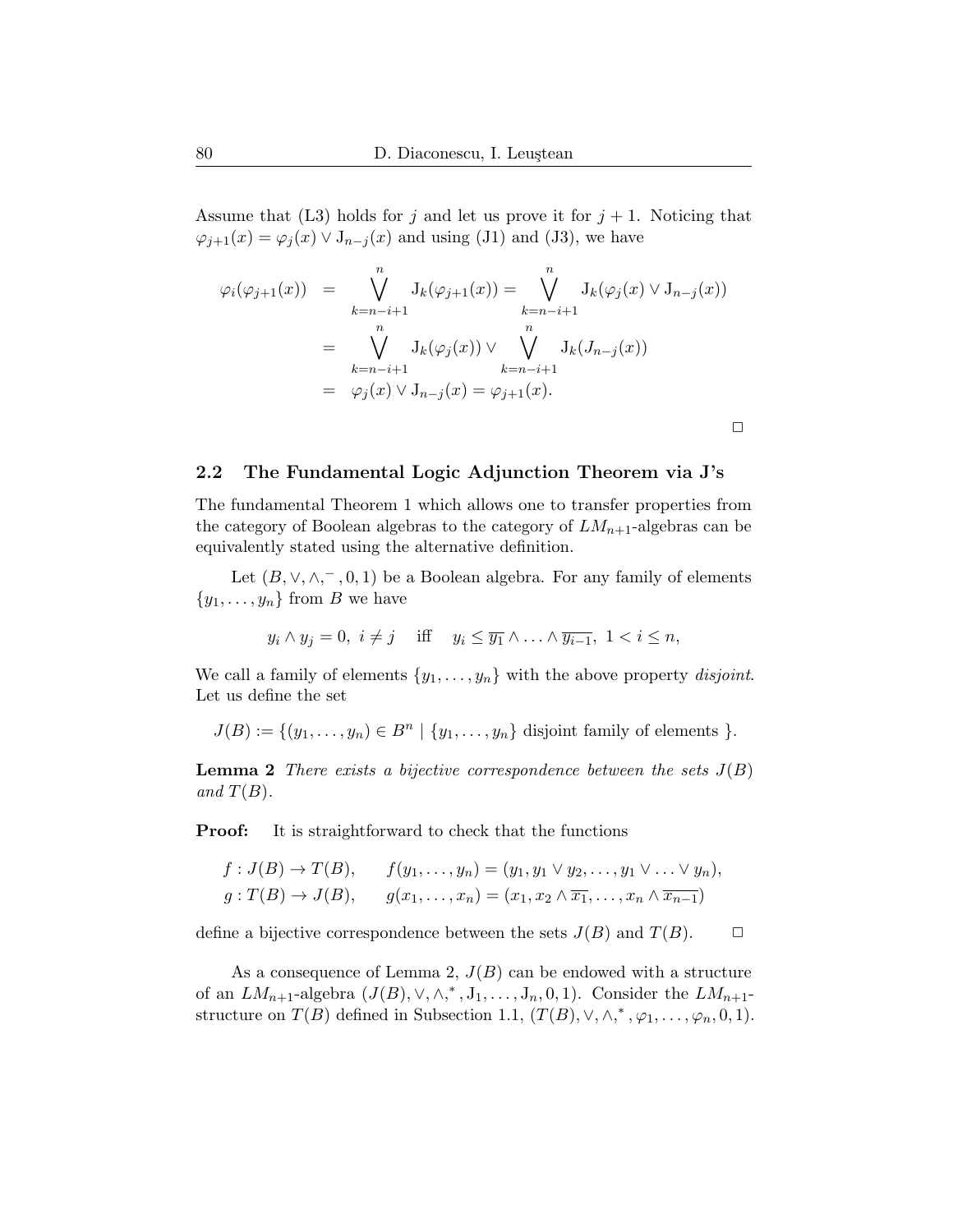Using [1,](#page-8-0) the J's on the set  $J(B)$  are defined as follows:

$$
J_i(y_1,..., y_n) := g(\varphi_{n-i+1}(f(y_1,..., y_n)) \wedge \varphi_{n-i}(f(y_1,..., y_n))^*)
$$
  

$$
J_n(y_1,..., y_n) := g(\varphi_1(f(y_1,..., y_n)))
$$

for any  $i \in [n-1]$ . By simple computation, we obtain that

$$
J_i(y_1,..., y_n) = (y_{n-i+1}, 0,..., 0)
$$
 and  $J_n(y_1,..., y_n) = (y_1, 0,..., 0),$ 

for  $i \in [n-1]$ . In a similar way we get:

$$
(y_1, \ldots, y_n)^* = (\bigwedge_{i=1}^n y_i^*, y_n^*, \ldots, y_2^*)
$$
  
\n
$$
(y_1, \ldots, y_n) \vee (z_1, \ldots, z_n) = (w_1, \ldots, w_n) z_{i-1}^* \wedge \cdots \wedge (y_1 \vee z_1)^* \text{ for } i > 1
$$
  
\nwhere  $w_1 = y_1 \vee z_1, w_i = (y_i \vee z_i) \wedge (y_{i-1} \vee z_{i-1})^* \wedge \cdots \wedge (y_1 \vee z_1)^*, \text{ for } i > 1.$ 

Remark 1 The Fundamental Logic Adjunction Theorem from Subsection [1.1](#page-5-0) can also be expressed in terms of the functor J defined in the obvious way.

### <span id="page-12-0"></span>2.3 A Categorical Equivalence for  $LM_{n+1}$ -Algebras

One can see that the algebras  $K_{n+1} = \{0, \frac{1}{n}\}$  $\frac{1}{n}, \frac{n-1}{n}$  $\frac{-1}{n}$ , 1} and  $L_{n+1}$  are distinguished using the J's instead of the  $\varphi$ 's: if  $n \geq 4$  then  $J_i(K_{n+1}) = \{0\} \neq$  $\{0,1\} = J_i(L_{n+1})$  for all  $i \in \{2,\ldots,n-2\}.$ 

In this section we show that  $LM_{n+1}$ -algebras are equivalent with a category whose elements are Boolean algebras endowed with a particular set of Boolean ideals. This categorical equivalence is a powerful tool for working with  $LM_{n+1}$ -algebras, as exemplified in the next section.

We shall call a finite set  $\{I_1, \ldots, I_{n-1}\}$  of ideals on a Boolean algebra B with the property  $I_i = I_{n-i}$ , for any  $i \in [n-1]$ , an *n symmetric sequence of Boolean ideals.* Consider the category  $\text{BoolI}_{n+1}$  in which objects are tuples of the form

 $(B, I_{n-1}, \ldots, I_1),$ 

where B is a Boolean algebra and  $\{I_1, \ldots, I_{n-1}\}$  is an n symmetric sequence of Boolean ideals on B, and arrows are of the form  $g:(B, I_{n-1}, \ldots, I_1) \rightarrow$  $(B', I'_{n-1}, \ldots, I'_{1}),$  where  $g : B \to B'$  is a Boolean morphism and  $g(I_i) \subseteq I'_{i}$ , for any  $i \in [n-1]$ .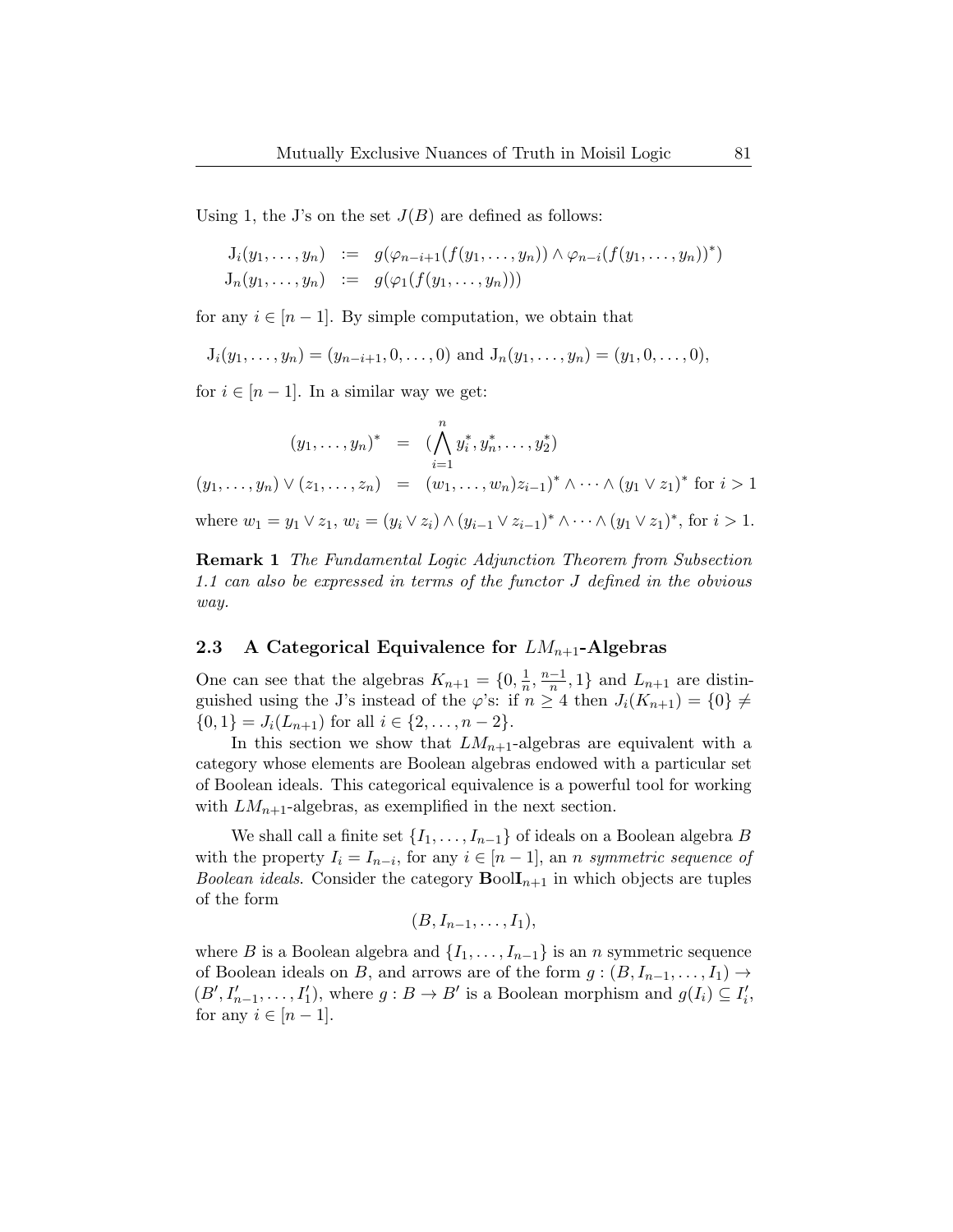Let us define the functor

$$
\Lambda:{\bf LM}_{n+1}\to{\bf B}{\rm{ool}}{\bf I}_{n+1}
$$

as follows: for any  $LM_{n+1}$ -algebra  $(L, \vee, \wedge,^*, J_1, \ldots, J_n, 0, 1)$ , set

$$
\Lambda(L) = (C(L), J_{n-1}(L), \ldots, J_1(L)),
$$

while for any  $LM_{n+1}$ -morphism  $f: L \to L'$ , set  $\Lambda(f): \Lambda(L) \to \Lambda(L')$  to be the co-restriction of f to  $C(L)$  and  $C(L')$ . The fact that  $\Lambda(L)$  is an object in  $\text{BoolI}_{n+1}$  follows from [\[12,](#page-19-9) Proposition 5.2].

Moreover, let us define the functor

$$
\Sigma: \mathbf{BoolI}_{n+1} \to \mathbf{LM}_{n+1}
$$

as follows: for any object  $(B, I_{n-1}, \ldots, I_1)$  in  $\text{BoolI}_{n+1}$ , set

$$
\Sigma(B) = \{ (y_1, \ldots, y_n) \in B^n \mid y_i \in I_{n-i+1}, \{y_1, \ldots, y_n\} \text{ disjoint elements} \},\
$$

and for each arrow  $g: (B, I_{n-1},..., I_1) \to (B', I'_{n-1},..., I'_1)$  in  $\text{BoolI}_{n+1}$ ,  $\Sigma(g)$  is defined by applying g on each component of any  $u \in \Sigma(B)$ . Applying [\[12,](#page-19-9) Proposition 5.3] for the  $LM_{n+1}$ -algebra  $J(B)$  defined in Subsection [2.2,](#page-11-0) we obtain that  $\Sigma(B)$  is an  $LM_{n+1}$ -algebra.

The functors  $\Lambda$  and  $\Sigma$  yield a categorical equivalence:

<span id="page-13-1"></span>**Theorem 4** The categories  $LM_{n+1}$  and  $Bool_{n+1}$  are equivalent.

### <span id="page-13-0"></span>3 Duality for  $LM_{n+1}$ -Algebras using Boolean Spaces

The duality presented in Subsection [1.2](#page-6-0) uses the dual spaces of bounded distributive lattices. As an application of the categorical equivalence obtained in Subsection [2.3,](#page-12-0) we develop a duality for  $LM_{n+1}$ -algebras starting from the Stone duality for Boolean algebras.

Let us recall the Stone duality for Boolean algebras. Let **BoolA** be the category of Boolean algebras and Boolean homomorphisms and BoolS the category of Boolean spaces (i.e. topological spaces that are Hausdorff and compact, and have a basis of clopen subsets) and continuous maps. The category BoolS and BoolA are dually equivalent via the functors

> $S^a$ : **BoolA**  $\rightarrow$  **BoolS** and S  $t : \text{BoolS} \to \text{BoolA}.$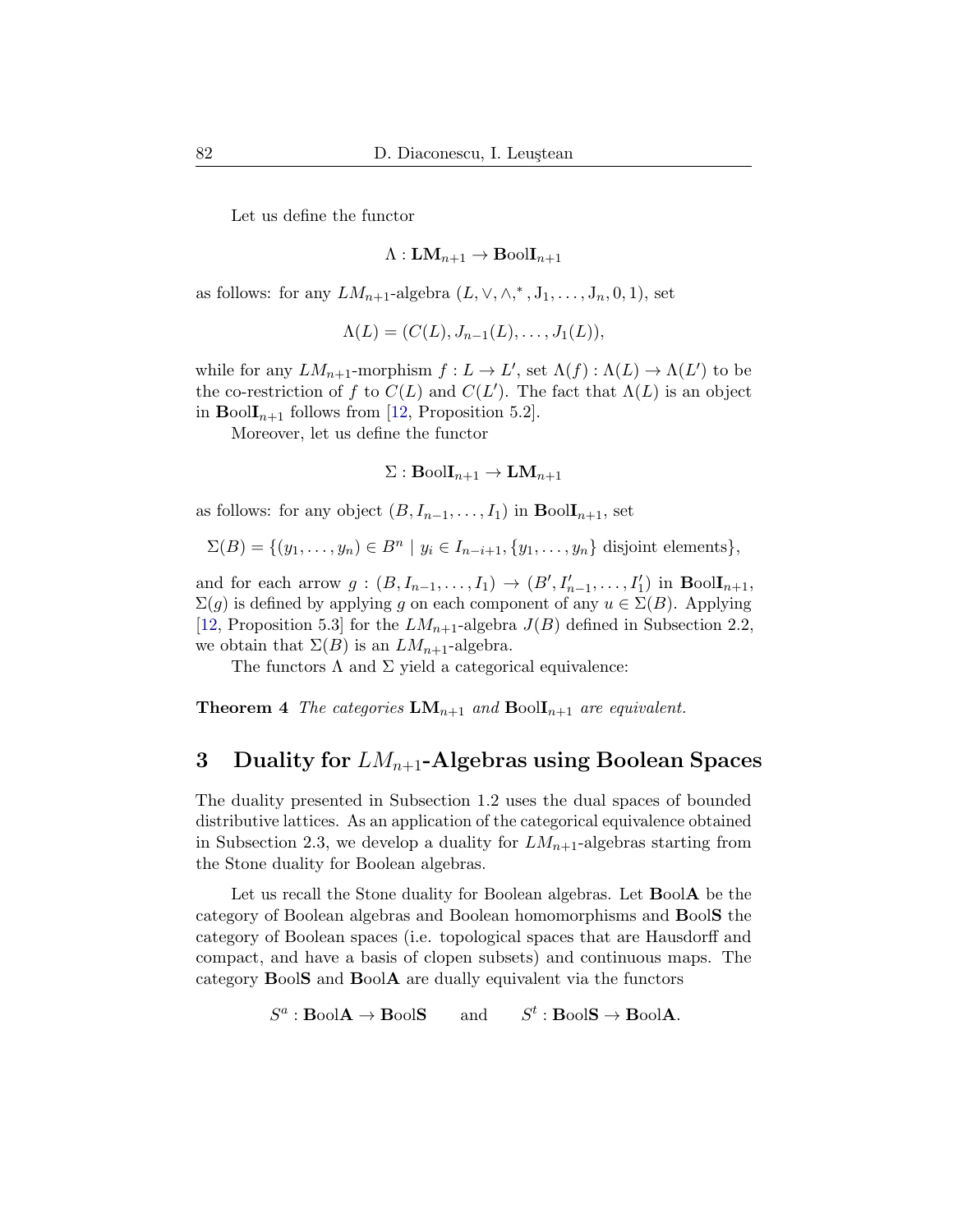The Boolean space  $S^a(B)$  of a Boolean algebra B is the topological space whose underlying set is the collection  $X := Ult(B)$  of ultrafilters of B, and whose topology has a basis consisting of all sets of the form

$$
N_b = \{ U \in X \mid b \in U \},\
$$

for any  $b \in B$ . For every Boolean homomorphism  $h : A \rightarrow B$ ,  $S^{a}(f)$ :  $S^a(B) \to S^a(A)$  is defined as  $S^a(f)(u) = h^{-1}(u)$ , for every  $u \in S^a(B)$ . Conversely, if X is a Boolean space, we consider  $S^t(X) = co(X)$ , the set of all clopen subsets of X, and for every continuous map  $f: X \to Y$ ,  $\varphi = S^t(f) : co(Y) \to co(X), \varphi(N) = f^{-1}(N)$ , for every  $N \in co(Y)$ .

Note that for any  $a, b \in B$ ,  $N_{a \vee b} = N_a \cup N_b$ ,  $N_{a \wedge b} = N_a \cap N_b$  and

if 
$$
a \leq b
$$
 then  $N_a \subseteq N_b$ 

Via the Stone duality, for every ideal of a Boolean algebra we can associate an open set: if  $I$  is an ideal of a Boolean algebra  $B$ , consider the open set in  $S^a(B)$ 

$$
N_I = \bigcup \{ N_a \mid a \in I \} = \{ U \in X \mid U \cap I \neq \emptyset \}. \tag{3}
$$

For every  $b \in B$ , we have  $b \in I$  iff  $N_b \subseteq N_I$ . Conversely, for every open set of a Boolean space we can associate a Boolean ideal: if O is an open subset of a Boolean space X, consider the ideal in  $S^t(X)$ 

$$
I_O = \{ b \in S^t(X) \mid N_b \subseteq O \}. \tag{4}
$$

In the following we provide a Stone-type duality for  $LM_{n+1}$ -algebras using Boolean spaces. As we have seen in Subsection [2.3](#page-12-0) we can represent any  $LM_{n+1}$ -algebra L as a Boolean algebra endowed with an n symmetric sequence of Boolean ideals on it,

$$
(C(L), J_{n-1}(L), \ldots, J_1(L)),
$$

the categories  $LM_{n+1}$  and  $Bool_{n+1}$  being equivalent. Therefore we shall construct a Stone-type duality for the category  $\text{BoolI}_{n+1}$ .

**Definition 3** A Boolean space with n symmetric open sets is a tuple

$$
(X,O_1,\ldots,O_{n-1}),
$$

where X is a Boolean space and  $O_1, \ldots, O_{n-1}$  are open sets in X such that  $O_i = O_{n-i}$ , for any  $i \in [n-1]$ .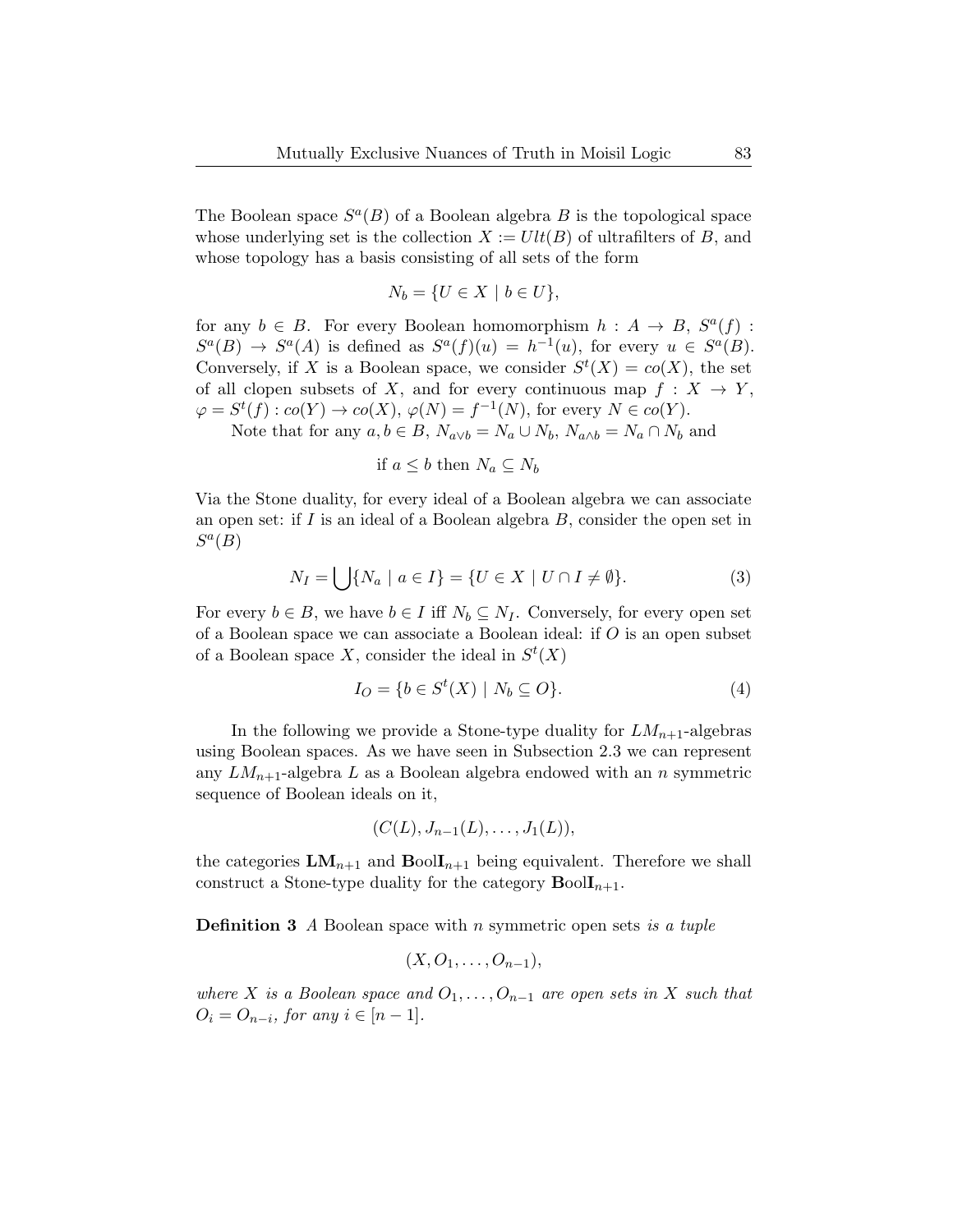Denote by  $\text{BoolSO}_n$  the category of Boolean spaces with n symmetric open sets with continuous maps  $f : (X, O_1, \ldots, O_{n-1}) \to (Y, U_1, \ldots, U_{n-1})$ such that  $f^{-1}(U_i) \subseteq O_i$ , for any  $i \in [n-1]$ .

<span id="page-15-1"></span>**Theorem 5** The categories  $\text{Bool}_{n+1}$  and  $\text{BoolSO}_n$  are dually equivalent.

Proof: We let define the functors

 $\Theta^a: \text{BoolI}_{n+1} \to \text{BoolSO}_n$  and  $\Theta^t$  $\Theta^t: \text{BoolSO}_n \to \text{BoolI}_{n+1}.$ 

For every object  $(B, I_{n-1}, \ldots, I_1)$  in  $\text{BoolI}_{n+1}$ , define using (3),

$$
\Theta^a(B, I_{n-1}, \ldots, I_1) = (S^a(B), N_{I_1}, \ldots, N_{I_{n-1}}),
$$

and for every arrow  $g:(B, I_{n-1},..., I_1) \to (B', I'_{n-1},..., I'_1)$  in  $\text{BoolI}_{n+1}$ , consider  $\Theta^a(g) = S^a(g)$ , i.e.  $\Theta^a(g)(u) = g^{-1}(u)$ , for any  $u \in S^a(B')$ . It is easy to check that  $\Theta^a(g)^{-1}(N_{I_i}) \subseteq N'_{I'_i}$ , for every  $i \in [n-1]$ , and therefore  $\Theta^a(g)$  is an arrow in **BoolSO**<sub>n</sub>. Conversely, for every Boolean space with n symmetric open sets  $(X, O_1, \ldots, O_{n-1})$ , define using (4)

$$
\Theta^t(X, O_1, \dots, O_{n-1}) = (S^t(X), I_{O_{n-1}}, \dots, I_{O_1}),
$$

and for every arrow  $f : (X, O_1, \ldots, O_{n-1}) \rightarrow (Y, U_1, \ldots, U_{n-1}),$  define  $\Theta^t(f) = S^t(f)$ . Since  $\Theta^t(f)(I_{U_i}) \subseteq I_{O_i}$ , for any  $i \in [n-1], \Theta^t(f)$  is an arrow in  $\text{Bool}_{n+1}$ .

## <span id="page-15-0"></span>4 Duality for  $MV_n$ -Algebras using Boolean Spaces

In this section we specialize the duality developed in Section [3](#page-13-0) in order to obtain a duality for the *n*-valued MV-algebras  $(MV_n$ -algebras), which are categorically equivalent to a proper subclass of  $LM_n$ -algebras.

An *MV-algebra* is an algebraic structure  $(A, \oplus, ^*, 0)$  of type  $(2, 1, 0)$  such that  $(A, \oplus, 0)$  is an abelian monoid  $(x^*)^* = x$  and  $x \oplus (y \oplus z) = (x \oplus y) \oplus z$ . MV-algebras were defined by [\[2\]](#page-18-0) and they stay to Lukasiewicz  $\infty$ -valued logic as Boolean algebras stay to classical logic. We refer to [\[5\]](#page-18-7) for an introduction in the theory of MV-algebras.

If A is an MV-algebra and  $x, y \in A$  we set  $x \odot y = (x^* \oplus y^*)^*$  and  $1 = 0^*$ . For any natural number  $n$  we define

$$
0x = 0, \t x0 = 1,(n+1)x = (nx) \oplus x, \t xn+1 = (xn) \odot x.
$$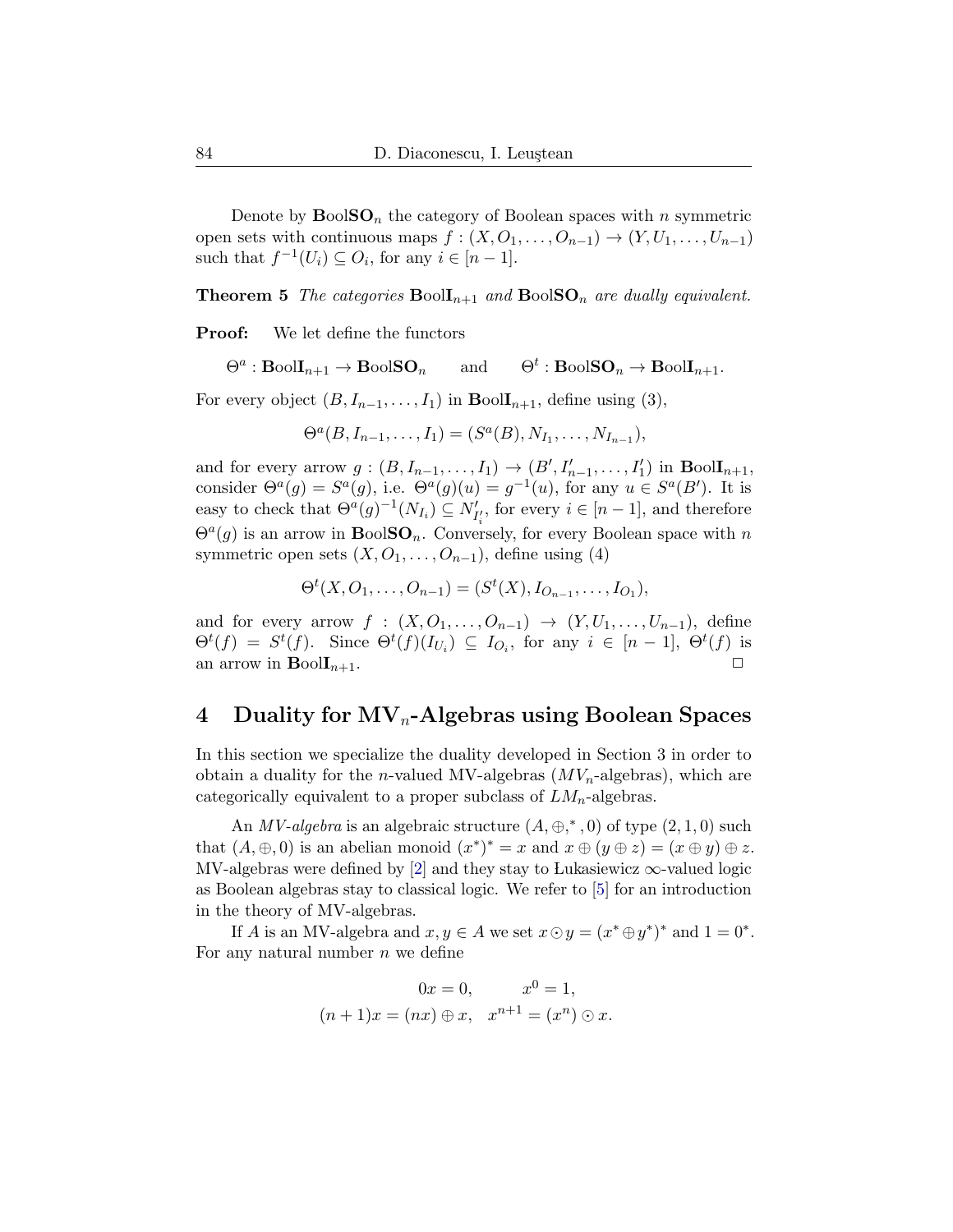The structures corresponding to the  $n+1$ -valued Lukasiewicz logic were defined in  $[8]$  under the name of  $MV_n$ -algebras and they satisfy the following additional properties for any  $x \in A$  and  $1 \leq j \leq n$  such that j does not divide n:

$$
(n+1)x = nx, \qquad [(jx) \odot (x^* \oplus ((j1)x)^*)]^n = 0.
$$

In [\[4\]](#page-18-2) the *proper*  $LM_{n+1}$ -algebras are defined and they are those  $LM_{n+1}$ algebras adequate for the  $n+1$ -valued Lukasiewicz logic. Moreover,  $LM_{n+1}$ algebras are term equivalent with  $MV_{n+1}$ -algebras [\[9,](#page-18-4) [10\]](#page-19-7). As in [\[12\]](#page-19-9), we call these structures -proper, in order to avoid the confusion with the usual terminology from universal algebra. The L-proper  $LM_{n+1}$ -algebras are a full subcategory of  $LM_{n+1}$ .

**Remark 2** In [\[6,](#page-18-8) Section 3] the category  $MV_{n+1}$  is proved to be equivalent with a category  $\mathbf{BM}_{n+1}$  whose objects are pairs  $(B, R)$  such that B is a Boolean algebra and  $R \subset B^n$  satisfies some particular properties; the morphisms form  $(B_1, R_1)$  to  $(B_2, R_2)$  in  $\mathbf{BM}_{n+1}$  is a morphism of Boolean algebras  $f : B_1 \rightarrow B_2$  such that  $(x_1, \ldots, x_n) \in B_1$  implies  $(f(x_1),..., f(x_n)) \in B_2$ . Moreover, it is proved that an object  $(B, R)$  can be characterized by a sequence  $I_1(R), \ldots, I_{n-1}(R)$  of Boolean ideals such that  $J_i(L) \cap J_{i-k}(L) \subseteq J_i(L)$  for  $2 \leq i \leq n-2$  and  $j < i$ . In [\[12\]](#page-19-9) this result is stated in the context of  $LM_{n+1}$ -algebras.

<span id="page-16-0"></span>**Lemma 3** For an  $LM_{n+1}$ -algebra L the following are equivalent:

- (a)  $L$  is  $L$ -proper,
- (b)  $J_i(L) \cap J_k(L) \subseteq J_{n-i+k-1}(L)$ , for any  $3 \leq i \leq n-2$ ,  $1 \leq k \leq n-4$ ,  $k < i$ .

**Proof:** It is straightforward by [\[12,](#page-19-9) Proposition 5.11].  $\Box$ 

Denote by  $MV_{n+1}$  the category of  $MV_{n+1}$ -algebras and by  $\text{BoolIMV}_{n+1}$ the full subcategory of  $\text{BoolI}_{n+1}$  whose objects are tuples of the form

$$
(B, I_{n-1}, \dots, I_1) \text{ such that } I_i \cap I_k \subseteq I_{n-i+k-1},
$$
  
for any  $3 \le i \le n-2, 1 \le k \le n-4, k < i$ .

<span id="page-16-1"></span>From Theorem [4](#page-13-1) and Lemma [3](#page-16-0) we immediately infer the following result, which was proved directly in [\[6,](#page-18-8) Section 3].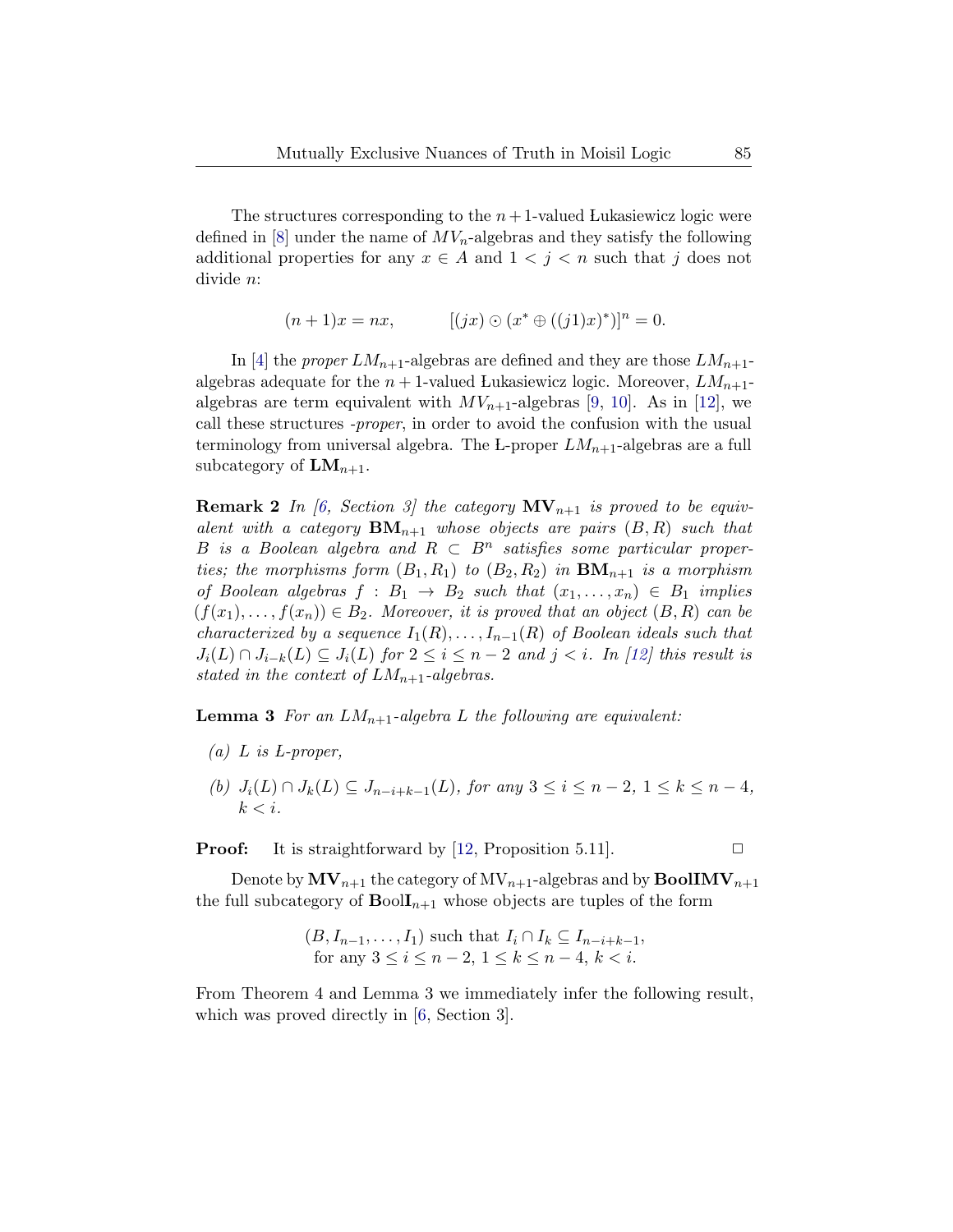**Corollary 1** The categories  $MV_{n+1}$  and  $BoolIMV_{n+1}$  are equivalent.

The duality result for  $MV_{n+1}$ -algebras is now straightforward. Denote by  $\text{BoolSOMV}_n$  the full subcategory of category  $\text{BoolSOL}_n$  whose objects are Boolean spaces with n symmetric open sets

> $(X, O_1, \ldots, O_{n-1})$  such that  $O_i \cap O_k \subseteq O_{n-i+k-1}$ , for any  $3 \le i \le n-2, 1 \le k \le n-4, k < i$ .

**Theorem 6** The categories  $MV_{n+1}$  and  $BoolSOMV_n$  are dually equivalent.

Proof: It is a direct consequence of Theorem [5](#page-15-1) and Corollary [1.](#page-16-1)

 $\Box$ 

## 5 Conclusion

Nuances of truth provide an alternative and robust way to reason about vague information: a many-valued object is uniquely determined by some Boolean objects, its nuances. However, a many-valued object cannot be recovered only from its Boolean nuances. This idea is mathematically expressed by a categorical adjunction between Boolean algebras and Lukasiewicz-Moisil algebras.

Since the initial nuances of truth proposed by Moisil do not allow us to distinguish the subalgebras, in this paper we explore a different family of unary operators that take Boolean values and satisfy the determination principle, so they may act as truth nuances as well. Previously defined by Cignoli in [\[4\]](#page-18-2) these operations were used merely as a technical ingredient. As consequence, the theory of  $LM_{n+1}$ -algebras posses two families of nuances: the  $\varphi$ 's used in the original definition and the J's defined in [\[4\]](#page-18-2) and further explored in this paper. The  $\varphi$ 's have the advantage of being lattice homomorphisms, while the  $J$ 's are not. However, the  $J$ 's are mutually exclusive and they were used to prove a determination principle for subalgebras in [\[12\]](#page-19-9).

Using the J's as truth nuances we characterized any  $LM_{n+1}$ -algebra as a sequence of Boolean ideals. This result led us to a new Stone-type duality for Lukasiewicz-Moisil algebras, which can be seen as a generalization of the Stone duality for Boolean algebras. Moreover this duality provides a direct and simple way to characterize the subclass of  $MV_{n+1}$ -algebras, structures that correspond to the  $(n + 1)$ -valued Lukasiewicz logic.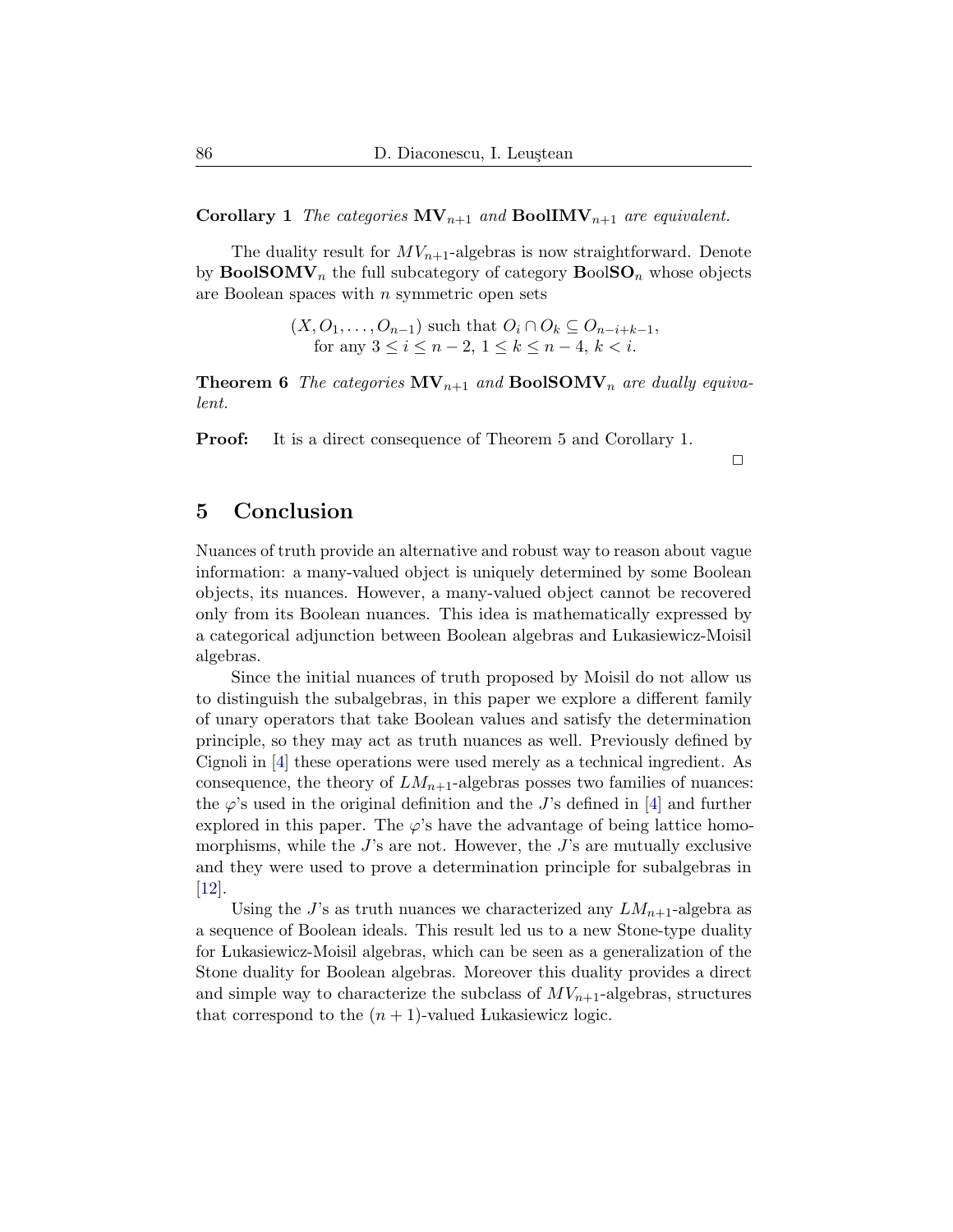As consequence, the theory of Lukasiewicz-Moisil algebras offers various and powerful tools for analyzing uncertainty, its distinguished feature being the determination principle. In the future we plan to investigate these results from logical perspective.

### References

- <span id="page-18-1"></span>[1] V. Boicescu, A. Filipoiu, G. Georgescu, S. Rudeanu. Lukasiewicz-Moisil algebras. North-Holland, 1991.
- <span id="page-18-0"></span>[2] C. C. Chang. Algebraic analysis of many-valued logics. Transactions of the American Mathematical Society 88:467–490, 1958. [doi:10.1090/](http://dx.doi.org/10.1090/S0002-9947-1958-0094302-9) [S0002-9947-1958-0094302-9](http://dx.doi.org/10.1090/S0002-9947-1958-0094302-9).
- <span id="page-18-6"></span>[3] R. Cignoli. Algebras de Moisil de orden n. PhD thesis, Universidad Nacional de Sur, Bahia Blanca, 1969.
- <span id="page-18-2"></span>[4] R. Cignoli. Proper n-valued Lukasiewicz algebras as s-algebras of Lukasiewicz *n*-valued propositional calculi. Studia Logica  $41(1):3-16$ , 1982. [doi:10.1007/BF00373490](http://dx.doi.org/10.1007/BF00373490).
- <span id="page-18-7"></span>[5] R. Cignoli, I.M.L. D'Ottaviano, D. Mundici. Algebraic Foundations of Many-Valued Reasoning. Kluwer Academic, 2000.
- <span id="page-18-8"></span>[6] A. Di Nola, A. Lettieri. One chain generated varieties of MV-algebras. Journal of Algebra 225(2):667–697, 2000. [doi:10.1006/jabr.1999.](http://dx.doi.org/10.1006/jabr.1999.8136) [8136](http://dx.doi.org/10.1006/jabr.1999.8136).
- <span id="page-18-5"></span>[7] G. Georgescu, A. Popescu. A common generalization for MV-algebras and Lukasiewicz-Moisil algebras. Archive for Mathematical Logic  $45(8):947-981, 2006.$  [doi:10.1007/s00153-006-0020-4](http://dx.doi.org/10.1007/s00153-006-0020-4).
- <span id="page-18-3"></span>[8] R.S. Grigolia. Algebraic analysis of Lukasiewicz-Tarski's logical systems. In R. Wójcicki and G. Malinowski, editors, *Selected Papers on* Lukasiewicz Sentensial Calculi, pages 81–92. Osolineum, Wroclaw, 1977.
- <span id="page-18-4"></span>[9] A. Iorgulescu. Connections between  $MV_n$  algebras and *n*-valued Lukasiewicz-Moisil algebras - I. Discrete Mathematics 181:155–177, 1998. [doi:10.1016/S0012-365X\(97\)00052-6](http://dx.doi.org/10.1016/S0012-365X(97)00052-6).